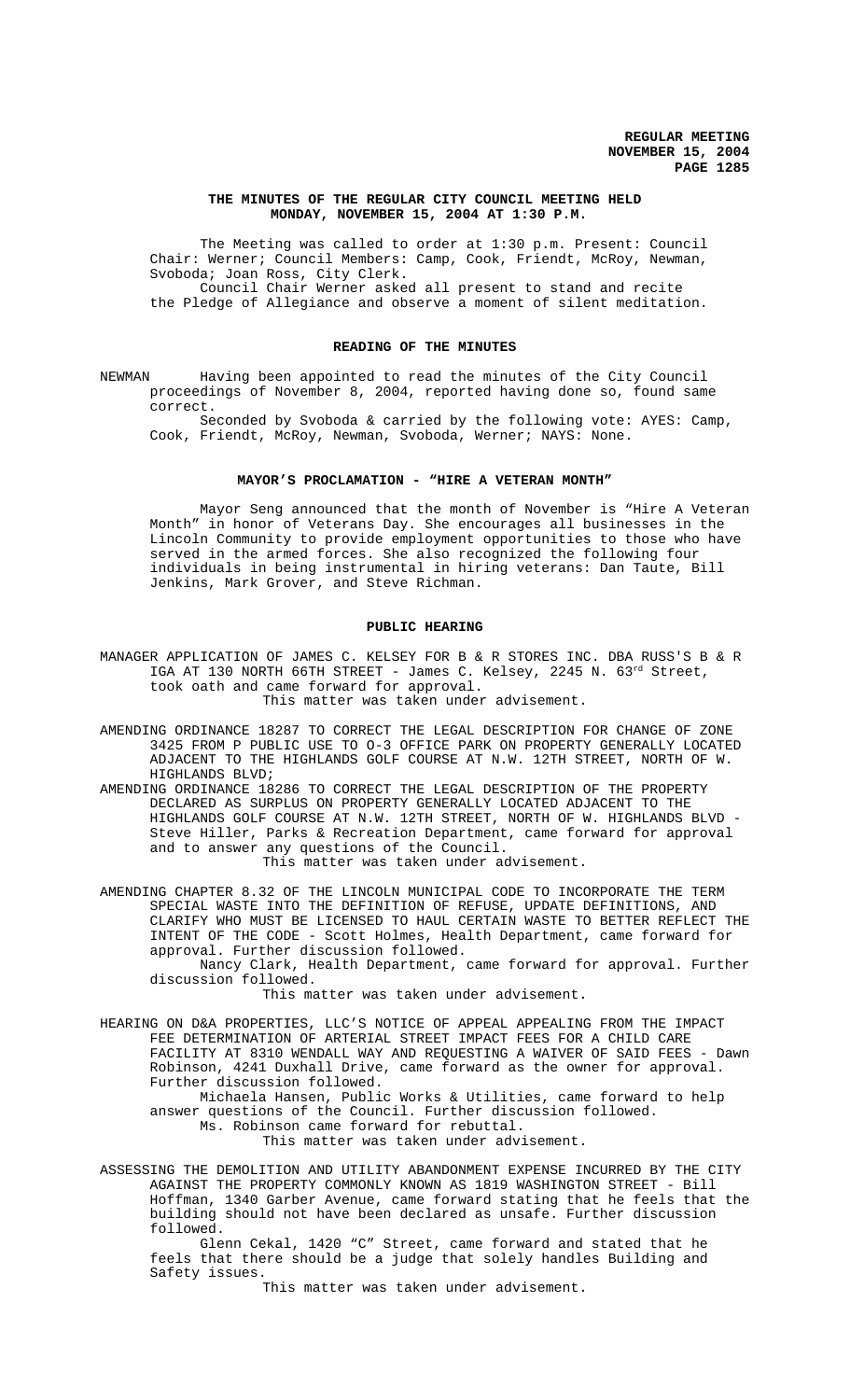APPROVING THE REVISED LINCOLN-LANCASTER COUNTY AIR POLLUTION CONTROL REGULATIONS AND STANDARDS - Scott Holmes, Health Department, came forward for approval. Further discussion followed. This matter was taken under advisement.

USE PERMIT NO. 124A - APPLICATION OF NEBCO, INC. TO WAIVE THE INTERNAL SIDE YARD SETBACKS IN THE O-3 OFFICE PARK DISTRICT ON PROPERTY GENERALLY LOCATED AT HIGHWAY 34 AND FALLBROOK BLVD - Tim Gergen with Olsson Associates, came forward for approval. Further discussion followed. This matter was taken under advisement.

SPECIAL PERMIT 1813A - AMENDING THE PRESERVE ON ANTELOPE CREEK COMMUNITY UNIT PLAN TO WAIVE THE REAR SETBACK REQUIREMENTS FOR LOTS 20 - 42, BLOCK 1, ADJACENT TO ANTELOPE CREEK, ON PROPERTY GENERALLY LOCATED AT S. 80TH STREET AND PIONEERS BLVD - Kent Braasch, 11606 Nicholas Street, Omaha, Nebraska, came forward representing Nebraska Nurseries for approval. Further discussion followed.

This matter was taken under advisement.

APPROVING AN AGREEMENT BETWEEN THE CITY, LOWER PLATTE SOUTH NRD, AND THE UNIVERSITY OF NEBRASKA FOR CHANNEL STABILIZATION ON DEAD MAN'S RUN AND ITS TRIBUTARY - Nicole Fleck-Tooze, Public Works & Utilities, came forward to help answer questions of the Council. Further discussion followed.

Jennifer Dam, 332 Canfield Administration Building, UNL, came forward on behalf of the University of Nebraska in support. Glen Johnson, no address given, came forward on behalf of the NRD in support.

This matter was taken under advisement.

### **MISCELLANEOUS BUSINESS**

Mike Morosin, 2055 "S" Street, came forward to discuss his concerns regarding the city of Lincoln purchasing the properties that are located in the Antelope Valley Area. He said that he feels that they are not doing it in good faith and he hopes that the city of Lincoln will present a better light on the matter. This matter was taken under advisement.

Glenn Cekal, 1420 "C" Street, came forward and stated that he was very impressed when Chief Cassidy spoke to the Chamber of Commerce regarding quality of living. He also gave the following suggestions: Chief Cassidy's speech should have been given over Channel 5 to help inform the city, there should be political support given by all people of what was said in the speech, the city needs effective public service officers to observe downtown Lincoln, and the Building and Safety Department needs a judge to help with the quality of living and to help reduce crime.

This matter was taken under advisement.

#### **\*\* END OF PUBLIC HEARING \*\***

# **COUNCIL ACTION**

### **LIQUOR RESOLUTIONS**

MANAGER APPLICATION OF JAMES C. KELSEY FOR B & R STORES INC. DBA RUSS'S B & R IGA AT 130 NORTH 66TH STREET - CLERK read the following resolution,

introduced by Jon Camp, who moved its adoption for approval:<br>A-83075 WHEREAS, B&R Stores, Inc., dba Russ's B&R IGA located a WHEREAS, B&R Stores, Inc., dba Russ's B&R IGA located at 130 N. 66th Street, Lincoln, Nebraska has been approved for a Retail Class "DK" liquor license, and now requests that James C. Kelsey be named manager;

WHEREAS, James C. Kelsey appears to be a fit and proper person to manage said business.

NOW, THEREFORE, BE IT RESOLVED by the City Council of the City of Lincoln, Nebraska:

That after hearing duly had as required by law, consideration of the facts of this application, the Nebraska Liquor Control Asct, and the pertinent City Ordinances, the City Council recommends that James C. Kelsey be approved as manager of this business for said licensee. The City Clerk is directed to transmit a copy of this resolution to the Nebraska Liquor Control Commission.

Introduced by Jon Camp Seconded by Svoboda & carried by the following vote: AYES: Camp, Cook, Friendt, McRoy, Newman, Svoboda, Werner; NAYS: None.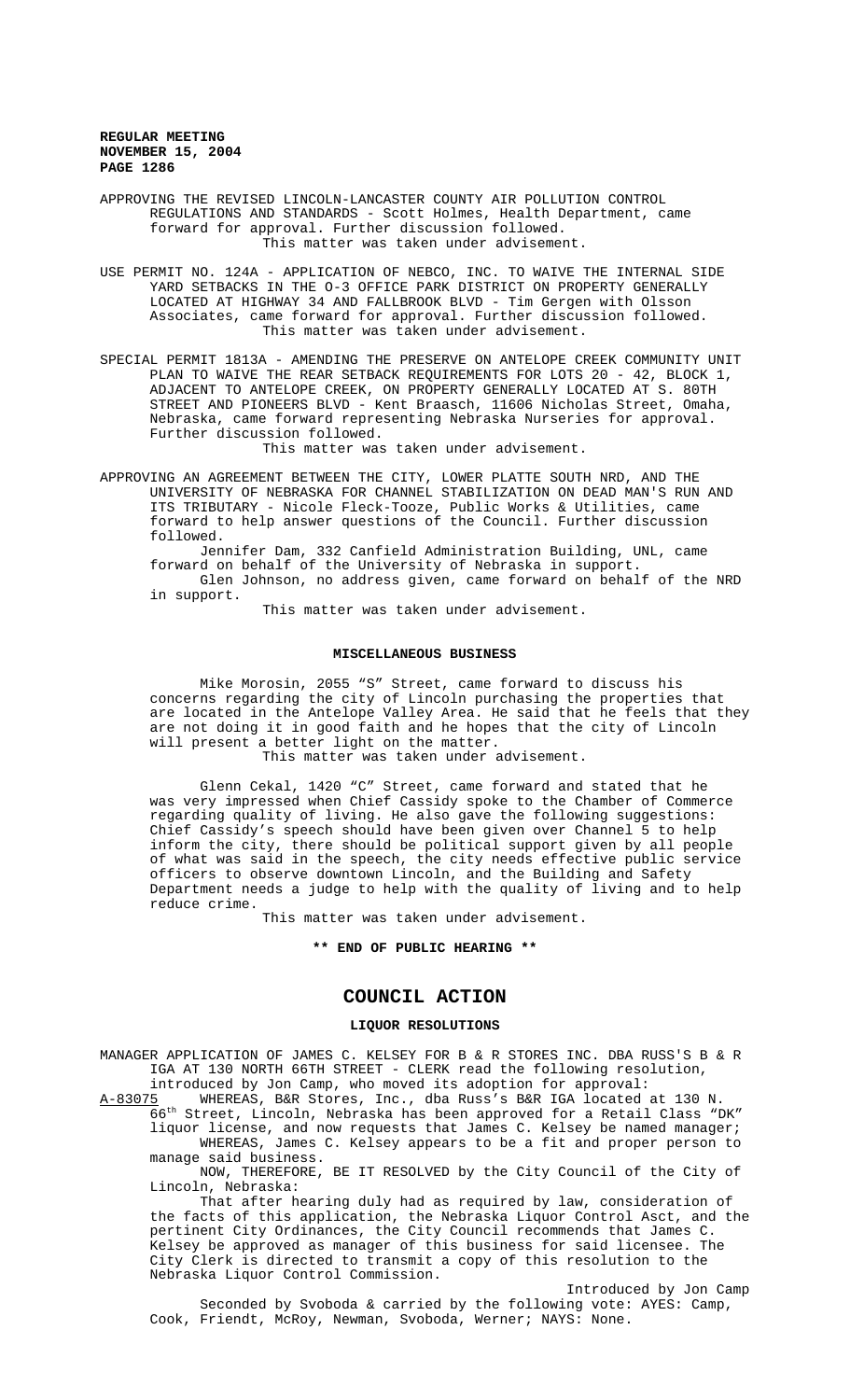# **ORDINANCES - 2ND READING**

- AMENDING ORDINANCE 18287 TO CORRECT THE LEGAL DESCRIPTION FOR CHANGE OF ZONE 3425 FROM P PUBLIC USE TO O-3 OFFICE PARK ON PROPERTY GENERALLY LOCATED ADJACENT TO THE HIGHLANDS GOLF COURSE AT N.W. 12TH STREET, NORTH OF W. HIGHLANDS BLVD. (IN CONNECTION W/04-206) - CLERK read an ordinance, introduced by Patte Newman, amending the Lincoln Zoning District Maps attached to and made a part of Title 27 of the Lincoln Municipal Code, as provided by Section 27.05.020 of the Lincoln Municipal Code, by changing the boundaries of the districts established and shown thereon, the second time.
- AMENDING ORDINANCE 18286 TO CORRECT THE LEGAL DESCRIPTION OF THE PROPERTY DECLARED AS SURPLUS ON PROPERTY GENERALLY LOCATED ADJACENT TO THE HIGHLANDS GOLF COURSE AT N.W. 12TH STREET, NORTH OF W. HIGHLANDS BLVD. (IN CONNECTION W/04-204)- CLERK read an ordinance, introduced by Patte Newman, amending Section 1 of Ordinance No. 18286, passed by the City Council on January 5,2004, to correct the legal description of the approximately five acres of City-owned property generally located adjacent to the Highlands Golf Course at N.W. 12<sup>th</sup> Street, north of W. Highlands Boulevard declared as surplus and authorized to be sold, the second time.
- AMENDING CHAPTER 8.32 OF THE LINCOLN MUNICIPAL CODE TO INCORPORATE THE TERM SPECIAL WASTE INTO THE DEFINITION OF REFUSE, UPDATE DEFINITIONS, AND CLARIFY WHO MUST BE LICENSED TO HAUL CERTAIN WASTE TO BETTER REFLECT THE INTENT OF THE CODE - CLERK read an ordinance, introduced by Patte Newman, amending Chapter 8.32 of the Lincoln Municipal Code to incorporate the term special waste into the definition of refuse, update definitions, and clarify who must be licensed to haul certain waste to better reflect the intent of the code, the second time.

#### **RESOLUTIONS**

- HEARING ON D&A PROPERTIES, LLC'S NOTICE OF APPEAL APPEALING FROM THE IMPACT FEE DETERMINATION OF ARTERIAL STREET IMPACT FEES FOR A CHILD CARE FACILITY AT 8310 WENDALL WAY AND REQUESTING A WAIVER OF SAID FEES - PRIOR to reading -
- CAMP Moved to delay Public Hearing and Action to 11/29/04. Seconded by Newman & carried by the following vote: AYES: Camp, Cook, Friendt, McRoy, Newman, Svoboda, Werner; NAYS: None.

ACCEPTING THE REPORT OF NEW AND PENDING CLAIMS AGAINST THE CITY AND APPROVING DISPOSITION OF CLAIMS SET FORTH THEREIN FOR THE PERIOD OF OCTOBER 15 - 31, 2004 - CLERK read the following resolution, introduced by Patte

Newman, who moved its adoption:<br>A-83076 BE IT RESOLVED by the Cit BE IT RESOLVED by the City Council of the City of Lincoln, Nebraska:

That the claims listed in the attached report, marked as Exhibit "A", dated November 1, 2004, of various new and pending tort claims filed against the City of Lincoln with the Office of the City Attorney or the Office of the City Clerk, as well as claims which have been disposed of, are hereby received as required by Neb. Rev. Stat. § 13-905 (Reissue 1997). The dispositions of claims by the Office of the City Attorney, as shown by the attached report, are hereby approved:

| DENIED                                                       |          | ALLOWED OR SETTLED                  |            |
|--------------------------------------------------------------|----------|-------------------------------------|------------|
| Allied/Nationwide Insurance                                  |          | Linda Voss                          | \$3,000.00 |
| (Claim No. 26E20150 BA 7220634454) \$1,849.86                |          | Sorenson Construction               | 3,900.00   |
| Kenneth L. Scott Sr.                                         | 722.41   | Christopher Riffle, Jennifer Riffle |            |
| Amanda Remmers                                               | 63.00    | Michael Schmit & Kendra Schmit      | 4,810.50   |
| Patrick Pella & Patricia Pella, on                           |          | Joyce A. Leick                      | 118.00     |
| behalf of minor son, Joshua Pella 5,000.00 Aaron Clyde Naber |          |                                     | 747.02     |
| Farmers Mutual of Nebraska                                   |          | Ron Elder                           | 53.00      |
| (Claim No. A0409077)                                         | 3,353.99 | Dan Sell                            | 650.00     |
| Jay Ragsdale                                                 |          | 100.00 John Schiel                  | 522.02     |
|                                                              |          |                                     |            |

The City Attorney is hereby directed to mail to the various claimants listed herein a copy of this resolution which shows the final disposition of their claim.

Introduced by Patte Newman Seconded by Svoboda & carried by the following vote: AYES: Camp, Cook, Friendt, McRoy, Newman, Svoboda, Werner; NAYS: None.

ASSESSING THE DEMOLITION AND UTILITY ABANDONMENT EXPENSE INCURRED BY THE CITY AGAINST THE PROPERTY COMMONLY KNOWN AS 1819 WASHINGTON STREET - PRIOR to reading:

COOK Moved to delay Public Hearing and Action to 11/29/04. Seconded by Friendt & carried by the following vote: AYES: Camp, Cook, Friendt, McRoy, Newman, Svoboda, Werner; NAYS: None.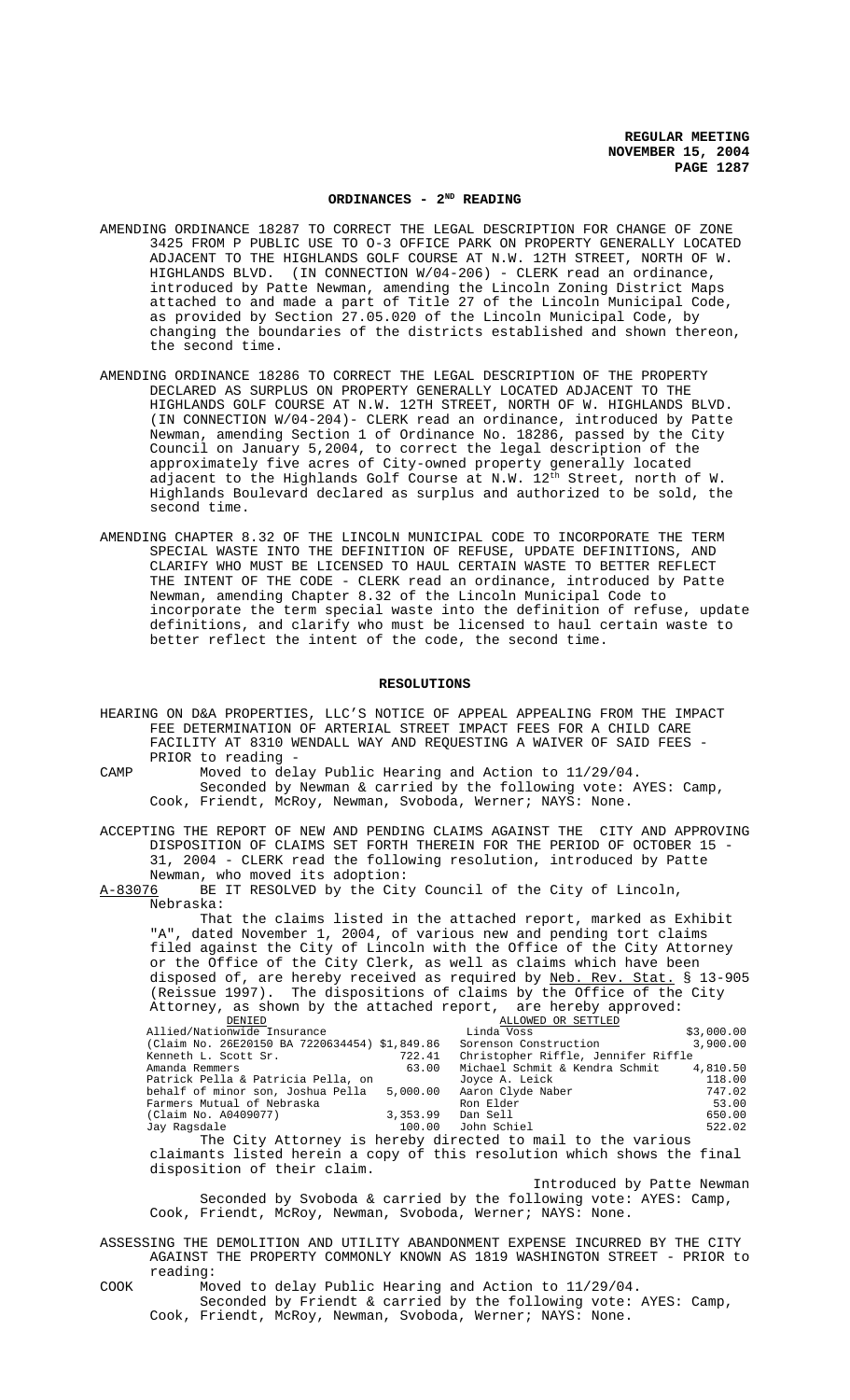AMENDING THE CITY'S RESOLUTION ON LOCAL GOVERNMENT MISCELLANEOUS EXPENDITURES TO CLARIFY THE REIMBURSEMENT OF MEAL EXPENSES BY THE CITY FOR INDIVIDUALS TRAVELING ON CITY BUSINESS WITH AN OVERNIGHT STAY; AND TO UPDATE THE REFERENCE TO CITY AUDITOR AS CITY CONTROLLER - CLERK read the following resolution, introduced by Patte Newman, who moved its

adoption:<br>A-83077 WHE WHEREAS, the Local Government Miscellaneous Expenditure Act authorizes the City Council to reimburse expenses incurred by elected and appointed officials, employees, or volunteers; and

WHEREAS, the City Council adopted a formal policy in Resolution No. A-77093 passed November 27, 1995, which resolution was amended by Resolution No. A-78287 passed August 18, 1997, and Resolution No. A-80161 passed May 1, 2002; and

WHEREAS, this policy governs educational workshops, conferences, training programs, official functions, hearings and meetings, registration fees, mileage, meals and lodging, travel expenditures, recognition dinners, plaques, certificates of achievement, and other miscellaneous expenditures; and

WHEREAS, this policy recognizes the various budget limitations, job assignments, and training needs of departments; and WHEREAS, this policy needs to be updated to reflect current

conditions.

NOW, THEREFORE, BE IT RESOLVED by the City Council of the City of Lincoln, Nebraska:

That it hereby adopts the following policy governing the expenditure of public funds for payment or reimbursement of actual and necessary expenses incurred by elected and appointed officials, employees, or volunteers.

### **I. EXPENSES FOR EDUCATION, TRAINING, OR TRAVEL**

Payment or reimbursement of actual and necessary expenses incurred by elected and appointed officials, employees, or volunteers at educational work shops, conferences, training programs, official functions, hearings, job duties, or meetings whether incurred within or outside of City limits may be reimbursed as herein authorized.

Travel expenses, which are defined as those costs a traveler must pay for conducting City business and which are necessary for the purpose of travel, may be approved by the department head. It is understood that not all expenses are automatically reimbursable even if they are addressed in this resolution. Rather, the reimbursement of expenses may vary between departments and employees within a department as determined by the department head. Nothing herein shall be construed as requiring reimbursement of any meal. Under no circumstances will expenses be reimbursed in excess of those identified in this resolution.

Anyone authorized to travel for the benefit of the City has a responsibility to keep accurate, substantiated cost records, except for meals and tips, and to submit expense statements in accordance with this resolution.

### **A. TRANSPORTATION EXPENSES**

The maximum payable transportation allowance for any motor transportation shall not exceed the actual round-trip cost of coach air fares for that particular trip.

1. Air Travel. The latest rates for air travel from the City of Lincoln will be used in calculating all transportation expenses and allowances. Coach fare shall be used. A traveler shall make reservations through a travel agency and charge the tickets to the City of Lincoln; provided, however, a traveler who wishes to take advantage of electronic tickets, shop for the lowest fare on the Internet, or call airlines directly, will be required to personally pay for the tickets and request reimbursement from the City by submitting proper documentation. The City will not advance money for the purchase of airline tickets.

2. Motor Vehicles - Privately Owned. When the use of a private motor vehicle has been authorized, the owner of the vehicle shall be reimbursed at a mileage rate established by the Mayor in Administrative Regulation No. 4 and as the same may be amended from time to time, for the most direct round-trip route between Lincoln and the place visited. This amount shall not exceed the coach round-trip fare to and from that point and shall be documented by a City mileage reimbursement form. When more than one eligible employee performs such travel in an authorized private motor vehicle, only one eligible employee may obtain reimbursement for transportation. Lodging, meals, and other expenses for employees other than the employee receiving mileage are allowable en route to the destination if the cost does not exceed coach airfare.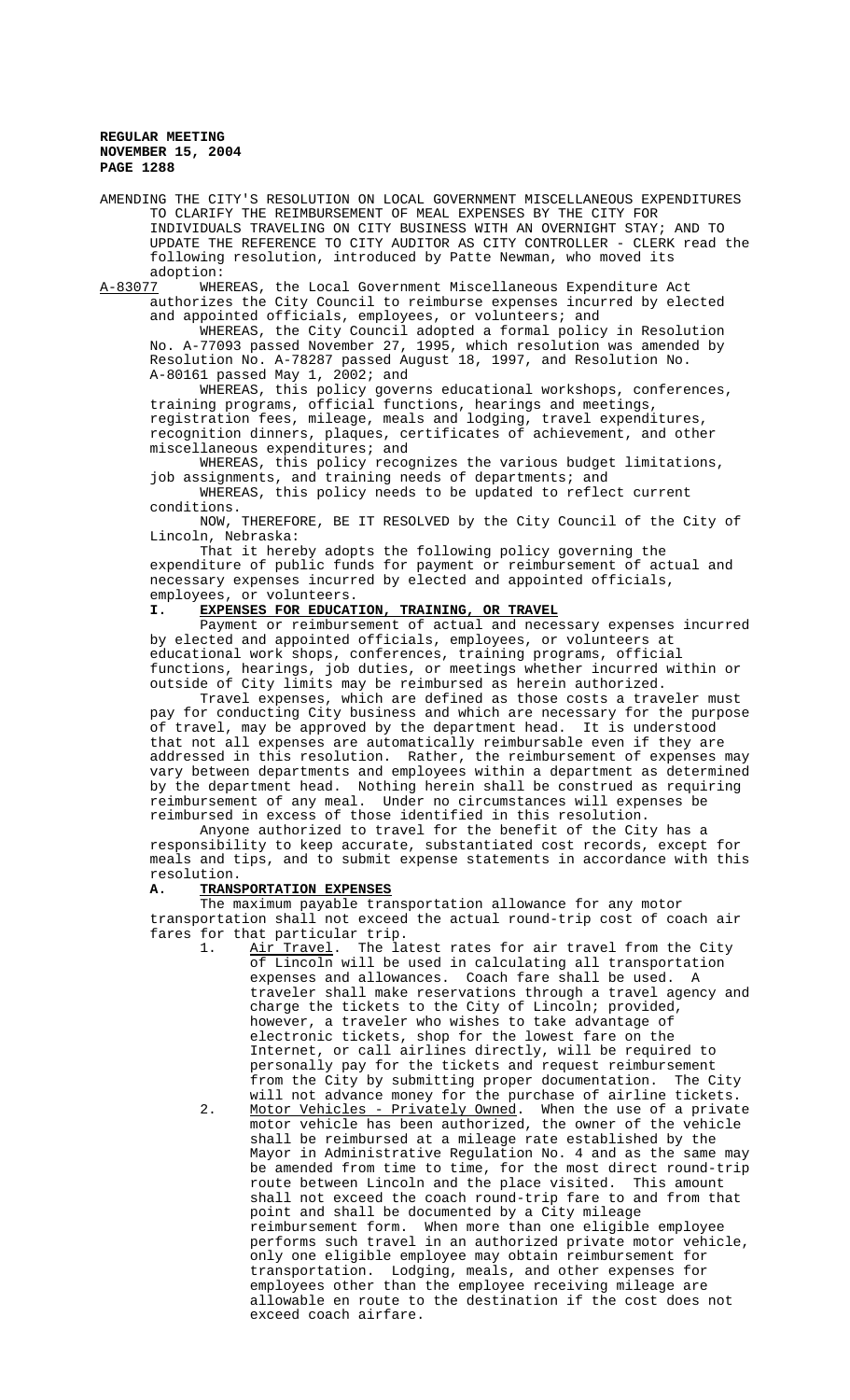- 3. Local Transportation. Local transportation costs, including such costs as airport limousine and taxi fare (including reasonable tips) may be reimbursed. Expenses for rental cars may be reimbursed when the employee's department head has decided that such rental will serve the best interests of the City. Requests for a rental car must be approved in writing in advance of the trip. Car rentals may be authorized when such rental will be cheaper than taxi fares or when the use of the car permits the traveler to accomplish the purpose of the trip in a more efficient manner.
- 4. Travel by City Owned Vehicle. A traveler may use a City owned vehicle if the employee's department head has decided that such use will serve the best interests of the City. The traveler may be reimbursed for out-of-pocket expenses, such as gasoline, etc. Receipts must be obtained for all out-of-pocket expenses incurred for a City owned vehicle. Use of the City vehicle shall be restricted to City of Lincoln purposes only, and no private passengers shall be authorized.

# **B. LIVING EXPENSES**

- 1. Lodging. Hotel and/or motel lodging should be selected well in advance and should be within a reasonable distance from or at the site of the official meeting place. Reimbursement shall be for a single occupancy rate. Detailed receipts for all lodging costs must be secured.
- 2. Meals. Individuals traveling on City business with an overnight stay will be allowed a daily per diem to cover the cost of meals and tips. The daily per diem amount shall not exceed thirty dollars (\$30.00 - \$7.00 breakfast, \$7.00 lunch, \$16,00 dinner) for most areas in the United States. Other areas in the United States are designated as high-cost areas, qualifying for a daily per diem not to exceed thirtyeight dollars (\$38.00 - \$9.00 breakfast, \$9.00 lunch, \$20.00 dinner). A list of these high-cost areas will be maintained and made available by the City Auditor Controller. The Each Department's Director will determine whether any reimbursement shall be made and the amount of the reimbursement to be made (in compliance with the terms and not to exceed the maximums set above). The City will not reimburse employees for any meal provided by the conference or airline. Additionally, the City will not reimburse employees for any meal where there is no overnight stay.<br>Registration Costs. The City will pay in advance, or
- 3. Registration Costs. The City will pay in advance, or reimburse an eligible traveler for, the registration fee paid when a receipt for the registration fee is obtained and is included with the travel expense statement. The proper procedure for advance payment of registration is to submit a payment voucher with a copy of the completed registration form or an invoice, payable to the conference, to the Auditor's Controller's Office in sufficient time to allow a warrant to be drawn and mailed to the conference prior to the deadline for registration.
- 4. Miscellaneous Expenses. Telephone expenses will be allowed only when necessary for City purposes. Expenses for tips should be included with the transportation and meal per diem.
- 5. Disallowance of Expenses. All major expenses including transportation (excluding taxi fares), lodging, and registration fees that are not supported by receipts attached to the travel expense statement may be disallowed for reimbursement at the discretion of the City Auditor Controller.

# **C. TRAVEL APPROVAL**

When a department head decides that a trip for an employee is essential for City business, the department head may approve such travel. When the trip is to be taken by the department head, approval of the Mayor shall be obtained. Department heads shall be required to submit to the Mayor's Office a semi-annual report outlining travel requests which have been approved for department employees during that semi-annual time period. The semi-annual report shall list the department employees who were approved for travel; the purpose of the travel; and the budget impact resulting from the travel approvals.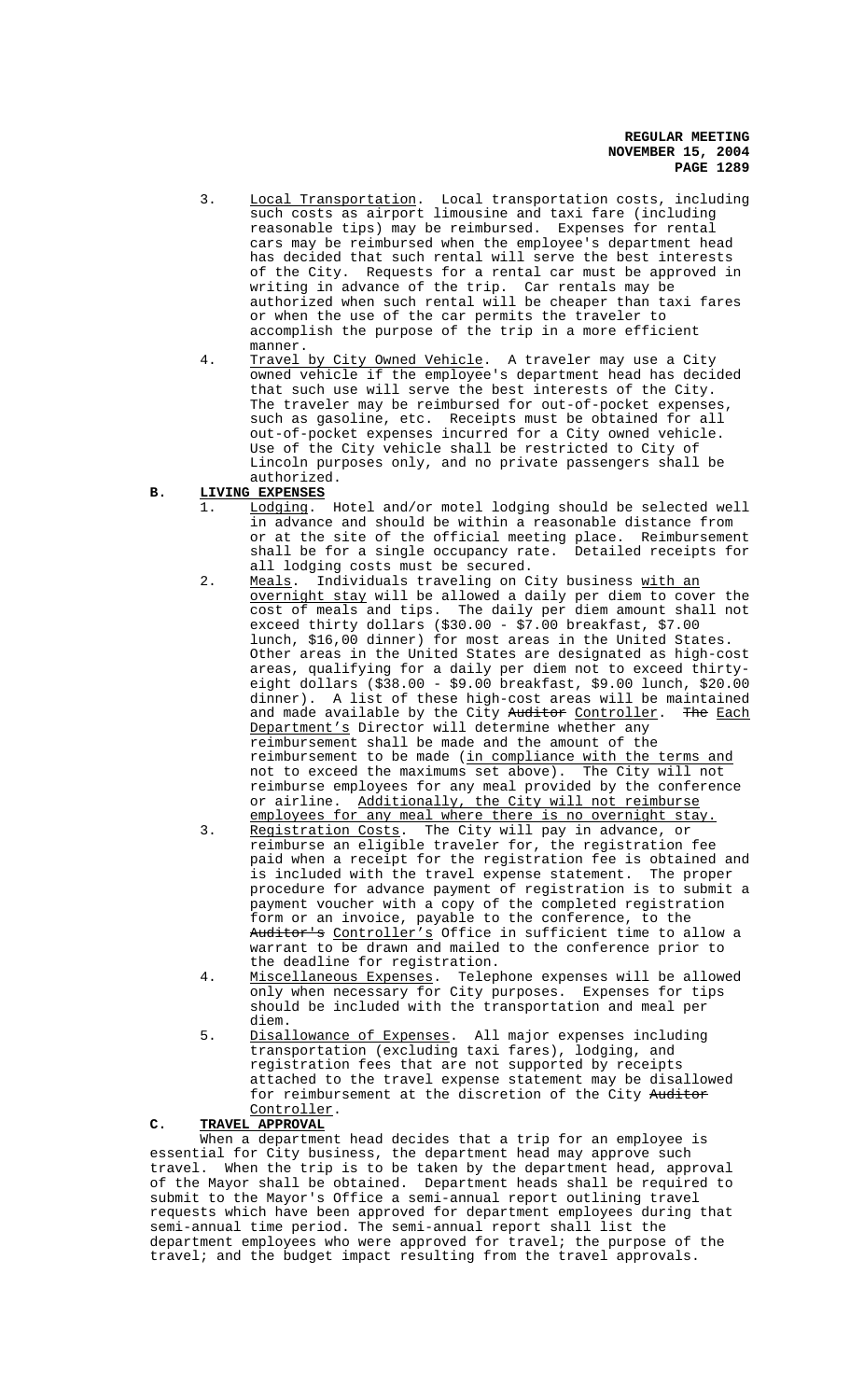### **D. TRAVEL ADVANCE**

Travel advance for expenses will be granted to approved travelers. When a traveler desires an advance of funds, the department shall submit to the City Auditor Controller, a standard claim form itemizing estimated expenses. No travel advance may be considered prior to approval as set out in Section C. No advance may be considered prior to reconciliation of any prior travel advance.

# **E. REIMBURSEMENT PROCEDURES**

- **1. Traveler's Processing of Expenditure Statements**
	- a. Within ten (10) working days after completion of the authorized travel, the traveler shall complete an itemized travel expense statement, attaching all necessary supporting receipts, and other documentation (noncompliance may result in denial of future advances to an employee). Attached documentation should include at least the following: lodging receipt, auto rental receipt (when authorized by department head), and airline itinerary.
	- b. When arrangements are made for airline travel on weekends/Saturdays for purposes of securing lower ticket rates, payment for the hotel and meal costs incurred on the weekend are also authorized as long as the total of the lower airline ticket rate and the weekend hotel/meal costs do not exceed the Sunday/weekday airline ticket costs. It is expected that employees will exercise reasonable judgment to acquire all travel necessities at the lowest reasonable cost to the City. This may include scheduling travel in a way that results in a lower net cost to the City, such as group travel by auto, weekend travel for discount air fares, early ordering of airline tickets for the best discount fares, etc.
- **2. Departmental Processing of Travel Statement of Expenditures** Department heads or their designees shall examine the traveler's expense statements for proper accounting and documentation. They should insure that all necessary supporting documents and/or statements of explanation are attached before signing the travel expense statement.

# **3. Finance Department Audit and Payment**

Upon receipt of the request for funds, the Auditor Controller shall perform an audit to insure compliance with this resolution. The City Auditor Controller is authorized to request and receive additional information on any and all expenses.

- a. No Travel Advance Drawn. When no travel advance has been made, upon verification of an expense statement submitted, the City <del>Auditor</del> Controller shall process the payment of funds reimbursing the traveler.<br>Travel Advance Drawn. When a travel advance has been
- b. <u>Travel Advance Drawn</u>. When a travel advance has been made and the cost of the trip is less than the amount advanced, the traveler shall return the balance of the funds to the City Auditor Controller within ten (10) working days after completion of travel. Upon verification of the expense statement by the Auditor Controller, a Treasurer's receipt shall be processed to deposit the balance of funds back to the fund from which the original advance was drawn.
- c. Actual Expenses are Equal to Travel Advance. When a travel advance has been made and the actual cost of the trip is equal to the amount of the advance, the procedure outlined in the preceding paragraph (b) shall be followed with the exception that no funds shall be returned by the traveler.
- d. Actual Expenses are More than Travel Advance. When the travel advance has been made and the actual cost of the trip is more than the amount advanced, then upon approval of the expense statement by the department head and verification by the City Auditor Controller, a warrant shall be issued to the traveler.

# **II. PLAQUES AND AWARDS**

#### **A. The Mayor's Award of Excellence**

 The Mayor's Award of Excellence recognizes employees who consistently provide outstanding service and work that demonstrates exemplary personal commitment to the City of Lincoln.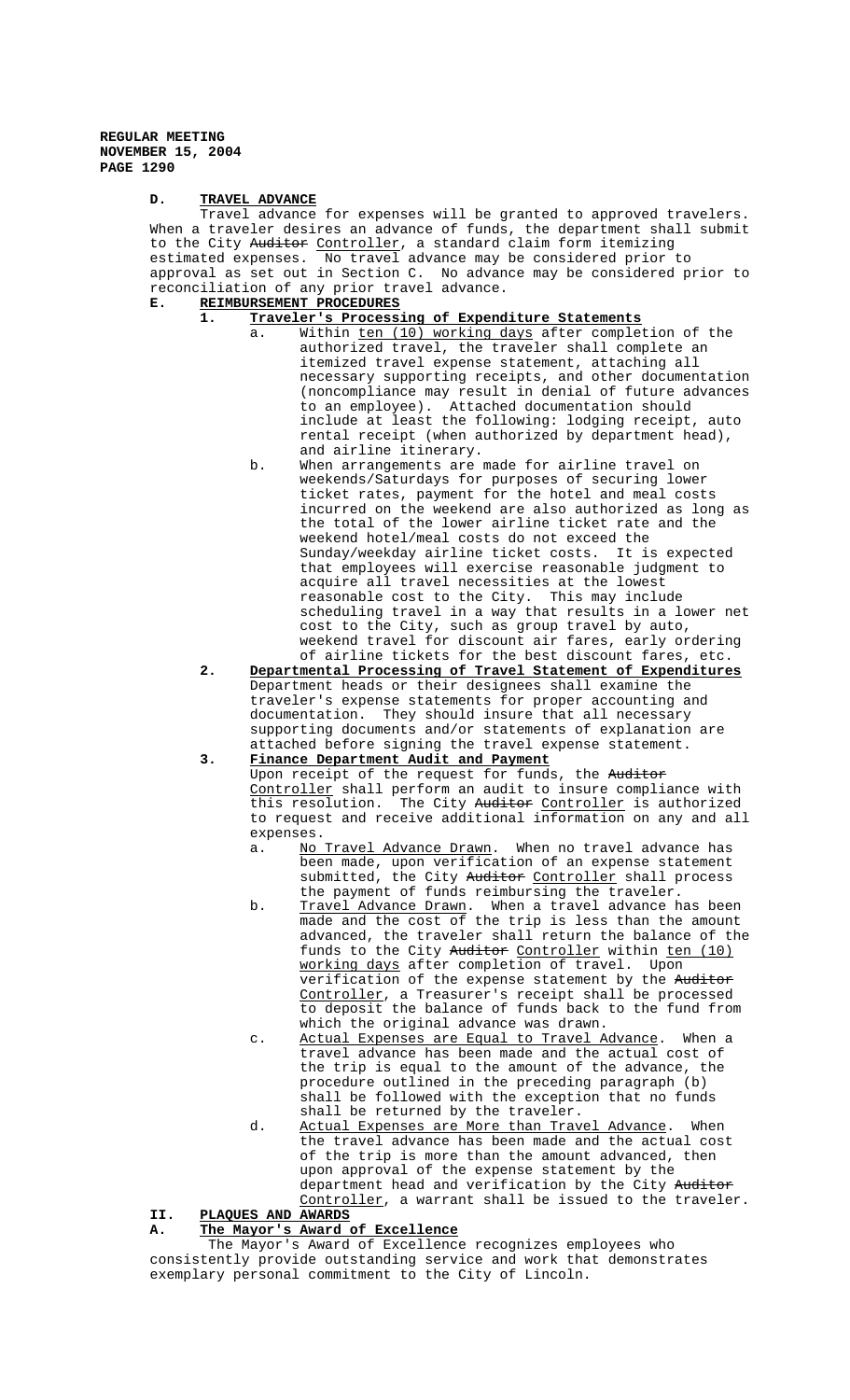#### **1. Eligibility:**

All employees are eligible except individuals in the Management Compensation Plan and elected officials. Individuals or teams of employees are eligible for monthly or annual awards. Entire departments, divisions or sections are not eligible as a team.

# **2. Nomination Procedure:**

Employees or teams may be nominated by supervisors, contemporaries, subordinates, and the general public. Nominations shall be submitted by completing the Mayor's Award of Excellence Form. Nomination forms will be available from department heads, the City Personnel Office, or employee bulletin boards. Team nominations should be specific as to each member's involvement. Additional supporting documentation such as correspondence relating to the employee's or team's performance by other City employees may be attached. All nominations must be signed by the employee's or team's department head or appropriate designee. Said signature indicates that the nomination has been validated. Nominations that are not validated must be returned to the person making the nomination within thirty (30) days. All completed nomination forms need to be returned to the City Personnel Office by the fifth (5th) day of the month for the following month's award.

# **3. Nomination Criteria:**

Employees or teams may be nominated for the award based on any of the following criteria:

| Safety:             | Practices safety on the job and<br>promotes and encourages others to do<br>the same.                                                                                              |
|---------------------|-----------------------------------------------------------------------------------------------------------------------------------------------------------------------------------|
| Productivity:       | Always gives the best of oneself and<br>encourages and promotes co-workers<br>to perform their best.                                                                              |
| Loss Prevention:    | Demonstrates wise use of City<br>resources and makes recommendations<br>that result in substantial savings<br>to the City outside the normal<br>course of expected job functions. |
| Customer Relations: | Represents the City with a positive<br>attitude, takes pride in ones work,<br>and encourages co-workers to do the<br>same.                                                        |
| Valor:              | Performs an act of bravery above and<br>beyond the call of duty.                                                                                                                  |

# **4. Selection Process:**

All validated nominations will be reviewed by the Mayor's Award of Excellence Committee. The committee may select no more than one (1) individual or team based on the selection criteria. Nominees will be eligible for three (3) months. Employees or teams will not be able to receive the monthly award more than once in any consecutive twelve (12) months. If a member of a new team has been previously selected for a monthly award, it will not nullify the team's eligibility to win an award. However, a previous winner cannot receive the monetary award and day off but still can be recognized. The Mayor's Monthly Award of Excellence may be presented every month and the Mayor's Annual Award of Excellence will be presented once every calendar year. An employee or team does not have to receive the Monthly Award to be eligible for the Mayor's Annual Award of Excellence.

### **5. Award Recognition:**

All individuals/teams nominated will receive a letter and certificate. All monthly winners will be presented a one hundred dollar (\$100) U.S. Savings Bond (cost fifty dollars (\$50)), one day off with pay, and a plaque not to exceed a cost of fifty dollars (\$50). The Mayor's Annual Award of Excellence Recipient will receive a five hundred dollar (\$500) U.S. Savings Bond (cost of two hundred fifty dollars (\$250)), two (2) days off with pay, and a plaque not to exceed a cost of one hundred dollars (\$100). When the annual award recipient is a team, the \$500 savings bond will be divided equally among members. When it is impossible to divide the bond equally due to purchase increment issue price, the division will be made as close to the \$250 purchase price as possible, without going over. Each team member will receive two days off with pay and a plaque not to exceed a cost of \$100. All awards will be presented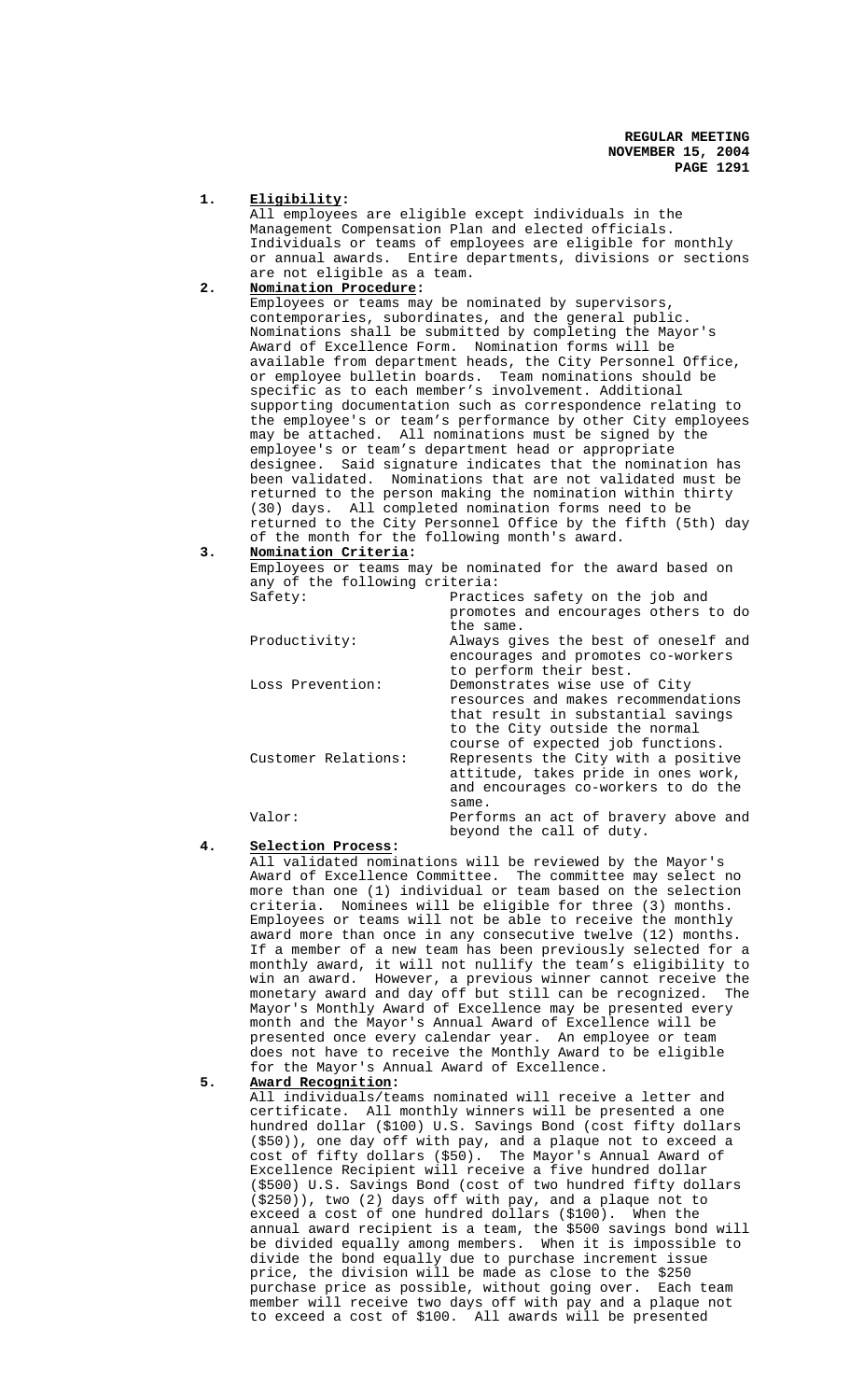> before the City Council. The Mayor's Annual Award of Excellence committee may recommend Annual Honorable Mention Recipients who would receive a plaque not to exceed a cost of fifty dollars (\$50). All monetary awards will be considered compensation and subject to normal withholding and all applicable IRS regulations.

## **6. Mayor's Award of Excellence Committee:**

The committee is made up of one (1) representative from each union, and a non-union representative appointed by the Mayor. Representatives will be appointed by September thirtieth (30th) of each year. The term of the committee members will be for two (2) years. If a committee member is unable to complete his/her term, another appointee will finish the term. Three consecutive absences or four (4) absences in a calendar year will result in notification of the respective bargaining unit.

# **7. Administration:**

- a. The Personnel Department will oversee the Mayor's Award of Excellence Program.
- b. The City reserves the right to rescind this policy at any time.
- c. This program should not be interpreted as a negotiable item.
- d. The costs incurred to purchase a U.S. Savings Bond and to fund the day(s) off with pay will be charged to the employee's department budget.
- e. The costs incurred to purchase the plaques and awards and other expenditures will be charged to the Personnel Department budget.
- f. An individual or team winner will be chosen every month by the Mayor's Award of Excellence Committee when three or more members are present.

### **B. Other Plaques and Awards**

Employees, appointed officials, and volunteers may be given plaques, certificates of achievement, or items of value provided the cost shall not exceed one hundred dollars (\$100.00) in value, notwithstanding mandated recognition under federal volunteer programs. Such awards shall recognize outstanding service and must be approved in advance by the employee's department head, the Mayor, or by the City Council. Such awards recognizing safety achievements must be approved in advance by the safety committee.

### **III. MISCELLANEOUS**

# **A. Employee Appreciation - Development Days**

Within each calendar year, all departments may conduct an employee development-appreciation day for the purpose of education, planning, and department betterment.

## **B. Recognition Dinners/Meals**

Each year recognition dinners/meals may be held for elected and appointed officials, employees, or volunteers of the local government. The maximum cost per person for such dinner shall not exceed twenty-five dollars (\$25.00). An annual recognition dinner/meal may be held separately for employees of each department or separately for volunteers or any of them in combination.

#### **C. Expenses of Spouses**

Nothing in this resolution shall authorize the expenditure of funds to pay for any expenses incurred by the spouse of an elected or appointed official, employee, or volunteer unless the spouse is also an elected or appointed official, employee, or volunteer of the local government and such expenditure has been authorized as set out herein.

# **E. Meals for Council Members**

Authorized expenditures shall not include expenditures for meals of paid members of the City Council while attending a public meeting of the Council unless it is a joint meeting with one or more other governing bodies.

BE IT FURTHER RESOLVED that Resolution No. A-78287 passed by the City Council on August 18, 1997 as hitherto existing, be and the same is hereby repealed.

Introduced by Patte Newman Seconded by Svoboda & carried by the following vote: AYES: Camp, Cook, Friendt, McRoy, Newman, Svoboda, Werner; NAYS: None.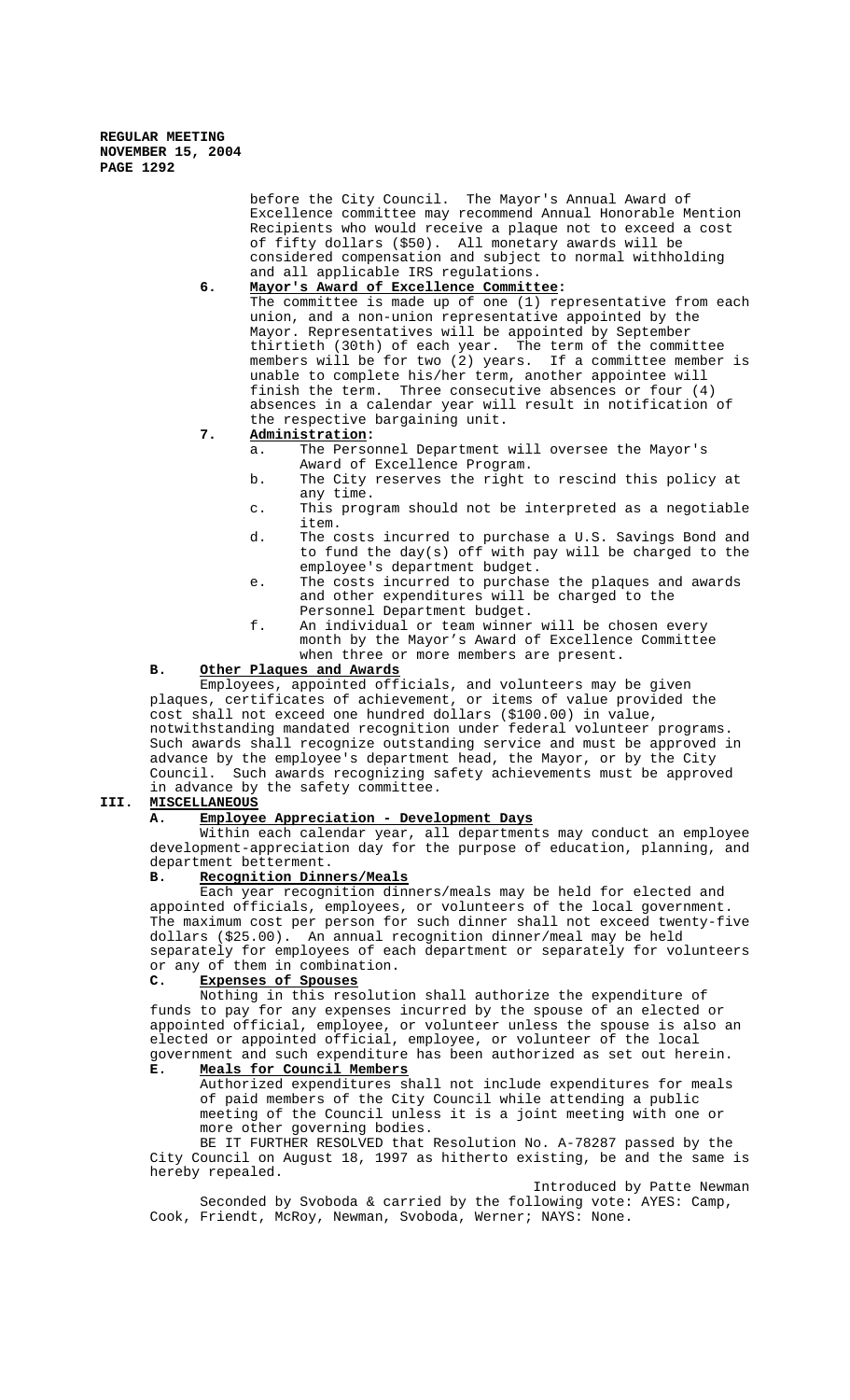APPROVING THE REVISED LINCOLN-LANCASTER COUNTY AIR POLLUTION CONTROL REGULATIONS AND STANDARDS - CLERK read the following resolution,

introduced by Patte Newman, who moved its adoption:<br>A-83078 BE IT RESOLVED by the City Council of the City BE IT RESOLVED by the City Council of the City of Lincoln,

Nebraska:

That the Amendments to Article 2, Section 6(A), Article 2, Section 17(O) and (P), Article 2, Section 18(A), Article 2, Section 20, Article 2, Section 22 (E) and (G), and Article 2, Section 28, of the Lincoln-Lancaster County Air Pollution Control Program Regulations and Standards implemented by the Lincoln-Lancaster County Health Department, a copy of which is attached hereto, marked as Attachment "A" and made a part hereof by reference, are hereby approved. The Amendments are required to update the regulations as a result of the actions taken by the United States Environmental Protection Agency.

The City Clerk is directed to return two (2) fully executed copies of said Amendments to Susan Starcher, Lancaster County Clerk's Office, for filing with the County.

Introduced by Patte Newman Seconded by Svoboda & carried by the following vote: AYES: Camp, Cook, Friendt, McRoy, Newman, Svoboda, Werner; NAYS: None.

USE PERMIT NO. 124A - APPLICATION OF NEBCO, INC. TO WAIVE THE INTERNAL SIDE YARD SETBACKS IN THE O-3 OFFICE PARK DISTRICT ON PROPERTY GENERALLY LOCATED AT HIGHWAY 34 AND FALLBROOK BLVD - CLERK read the following

resolution, introduced by Patte Newman, who moved its adoption:<br>A-83079 WHEREAS, NEBCO, Inc. has submitted an application in acco WHEREAS, NEBCO, Inc. has submitted an application in accordance with Sections 27.27.080 and 27.31.100 of the Lincoln Municipal Code designated as Use Permit No. 124A for authority to amend Use Permit No. 124 to waive the internal side yard setbacks in the O-3 Office Park District on property generally located at Highway 34 and Fallbrook Blvd., and legally described to wit:

Lots 1 and 2, Fallbrook 9th Addition, located in the Southwest Quarter of Section 34, Township 11 North, Range 6 East of the 6th P.M., City of Lincoln, Lancaster County, Nebraska; said tract contains a calculated area of 327,939.49 square feet, more or less;

Together with:

A portion of Outlot D, Fallbrook Addition, located in the Southwest Quarter of Section 34, Township 11 North, Range 6 East of the 6th P.M., City of Lincoln, Lancaster County, Nebraska, and more particularly described as follows: Commencing at the northwest corner of Lot 2, Fallbrook 9th Addition; thence on an assumed bearing of north 29 degrees 05 minutes 59 seconds west along a line perpendicular to the center line of Fallbrook Boulevard, a distance of 53.50 feet to a point of intersection with said centerline; thence north 60 degrees 54 minutes 01 seconds east along said centerline, a distance of 52.13 feet to a point of intersection with the southwest line of said Outlot D, Fallbrook Addition, said point being the true point of beginning; thence continuing north 60 degrees 54 minutes 01 seconds east along said centerline extended, a distance of 88.00 feet to a point; thence south 55 degrees 58 minutes 38 seconds east, a distance of 88.00 feet to a point of intersection with the southeast line of said Outlot D, said point being a point of curvature for a non-tangent curve; thence along a curve in a clockwise direction, having a radius of 88.00 feet, arc length of 179.52 feet, delta angle of 116 degrees 52 minutes 57 seconds, a chord bearing of north 87 degrees 32 minutes 21 seconds west along a south line of said Outlot D, and a chord length of 149.97 feet to the point of beginning, said tract contains a calculated area of 7,899.17 square feet more or less; and Lot 3, Block 2, Fallbrook Addition, located in the

South Half of Section 34, Township 11 North, Range 6 East of the 6th P.M., City of Lincoln, Lancaster County, Nebraska; said tract contains a calculated area of 464,620.34 square feet, more or less; and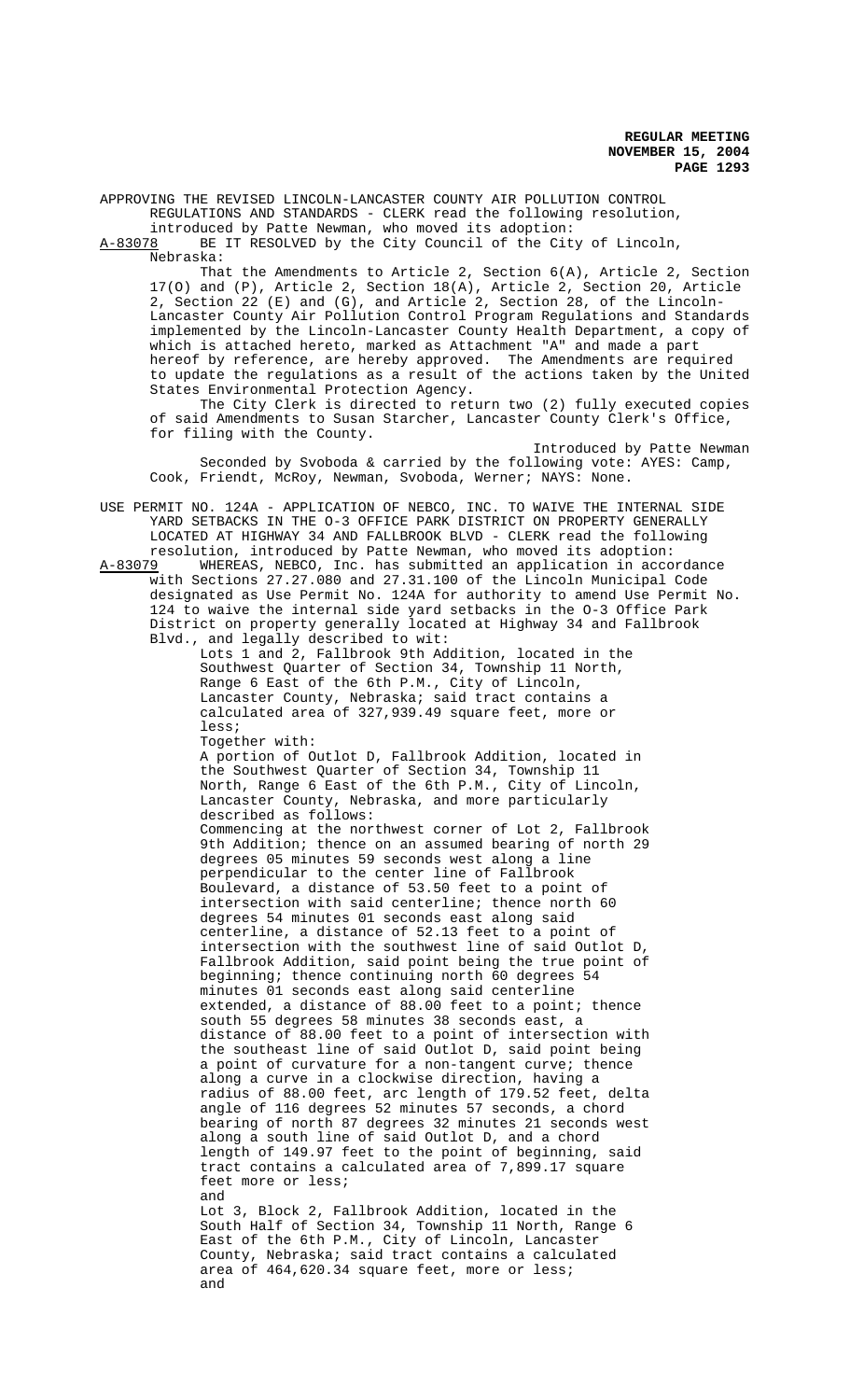Southeast Quarter of Section 34, Township 11 North, Range 6 East of the 6th P.M., City of Lincoln, Lancaster County, Nebraska; said tract contains a calculated area of 47,839.65 square fee, more or less; and Lot 1, Block 14, Fallbrook Addition, located in the South Half of Section 34, Township 11 North, Range 6 East of the 6th P.M., City of Lincoln, Lancaster County, Nebraska; said tract contains a calculated area of 58,247.37 square feet more or less; and Lot 3, Block 1, Fallbrook 4th Addition, located in the Southeast Quarter of Section 34, Township 11 North, Range 6 East of the 6th P.M., City of Lincoln, Lancaster County, Nebraska; said tract contains a calculated area of 58,239.14 square feet more or less; and Lots 1 and 2, Fallbrook 2nd Addition, located in the Southeast Quarter of Section 34, Township 11 North, Range 6 East of the 6th P.M., City of Lincoln, Lancaster County, Nebraska; said tract contains a calculated area of 642,191.40 square feet more or less; and Lots 1, Block 2, Fallbrook Addition, located in the Southeast Quarter of Section 34, Township 11 North, Range 6 East of the 6th P.M., City of Lincoln, Lancaster County, Nebraska; said tract contains a calculated area of 915,946.04 square feet more or less; WHEREAS, the real property adjacent to the area included within

Lot 3, Block 13, Fallbrook Addition, located in the

the site plan for this development of commercial space and dwelling units will not be adversely affected; and

WHEREAS, said site plan together with the terms and conditions hereinafter set forth are consistent with the intent and purpose of Title 27 of the Lincoln Municipal Code to promote the public health, safety, and general welfare.

NOW, THEREFORE, BE IT RESOLVED by the City Council of the City of Lincoln, Nebraska:

That the application of NEBCO, Inc., hereinafter referred to as "Permittee", to amend Use Permit No. 124 to waive the internal side yard setbacks in the O-3 Office Park District on the property legally described above be and the same is hereby granted under the provisions of Sections 27.27.080 and 27.31.100 of the Lincoln Municipal Code upon condition that construction and operation of said commercial development and dwelling units be in strict compliance with said application, the site plan, and the following additional express terms, conditions, and

requirements:<br>1. T This permit allows internal side yard setbacks to be waived in the O-3 Office Park district.

Before receiving building permits:<br>a. The Permittee must submit a

- The Permittee must submit a revised and reproducible
	- final site plan as approved and six copies.
- b. The construction plans must conform to the approved plans.

3. Before occupying any building all development and construction must conform to the approved plans.

4. All privately-owned improvements, including landscaping must be permanently maintained by the Permittee or an appropriately established homeowners association approved by the City Attorney.

5. The site plan approved by this permit shall be the basis for all interpretations of setbacks, yards, locations of buildings, location of parking and circulation elements, and similar matters.

6. The terms, conditions, and requirements of this resolution shall be binding and obligatory upon the Permittee, its successors and assigns. The building official shall report violations to the City Council which may revoke this use permit or take such other action as may be necessary to gain compliance.

7. The Permittee shall sign and return the City's letter of acceptance to the City Clerk within 30 days following approval of this use permit, provided, however, said 30-day period may be extended up to six months by administrative amendment. The City Clerk shall file a copy of the resolution approving this use permit and the letter of acceptance with the Register of Deeds, filing fees therefor to be paid in advance by the Permittee.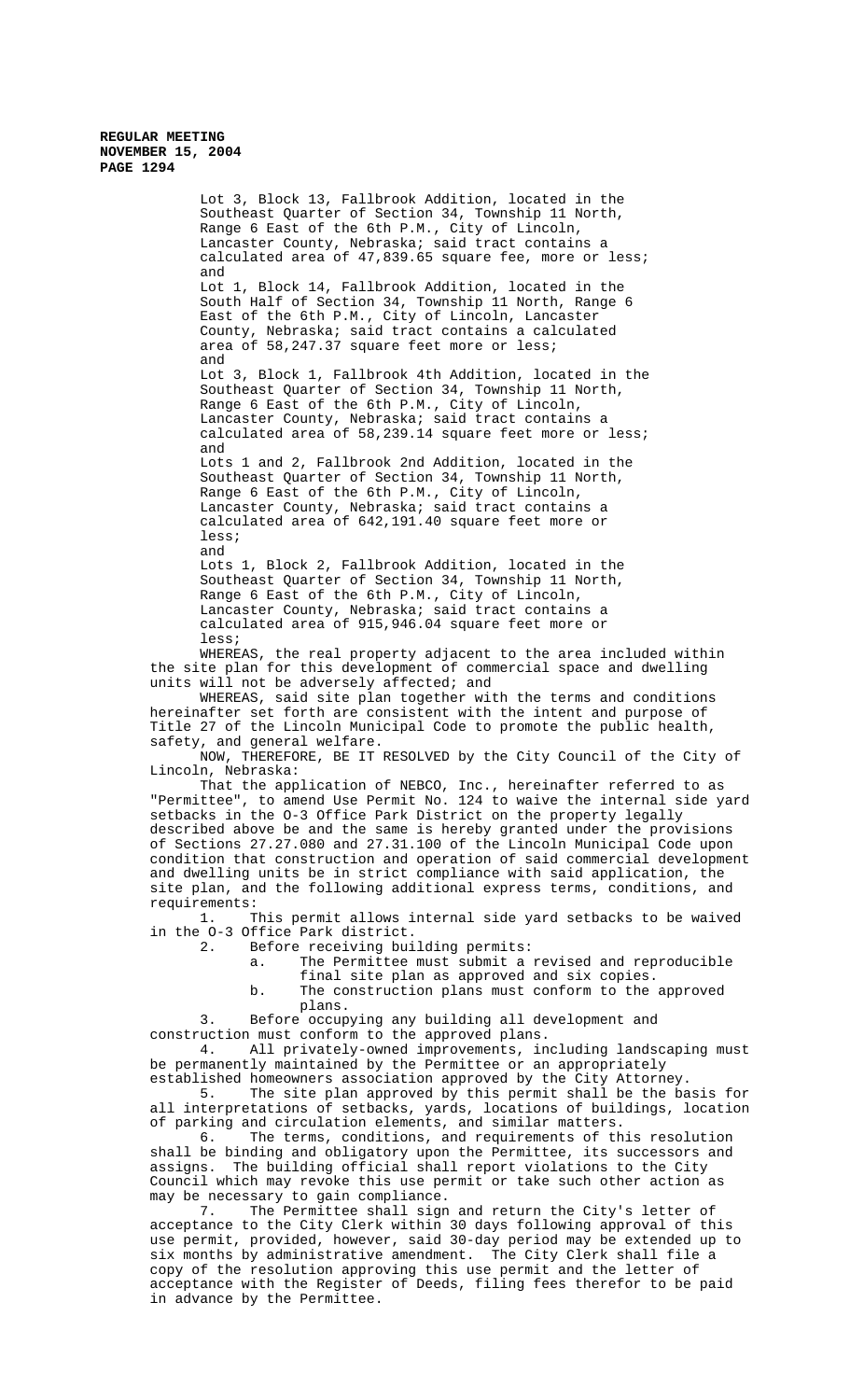8. The site plan as approved by this resolution voids and supersedes all previously approved site plans, however, all resolutions approving previous permits remain in force unless specifically amended by this resolution.

Introduced by Patte Newman Seconded by Svoboda & carried by the following vote: AYES: Camp, Cook, Friendt, McRoy, Newman, Svoboda, Werner; NAYS: None.

SPECIAL PERMIT 1813A - AMENDING THE PRESERVE ON ANTELOPE CREEK COMMUNITY UNIT PLAN TO WAIVE THE REAR SETBACK REQUIREMENTS FOR LOTS 20 - 42, BLOCK 1, ADJACENT TO ANTELOPE CREEK, ON PROPERTY GENERALLY LOCATED AT S. 80TH STREET AND PIONEERS BLVD - CLERK read the following resolution,

introduced by Patte Newman, who moved its adoption:<br>A-83080 WHEREAS, Nebraska Nurseries, Inc. has submitt WHEREAS, Nebraska Nurseries, Inc. has submitted an application designated as Special Permit No. 1813A for authority to amend The Preserve on Antelope Creek Community Unit Plan to waive the rear setback requirements for Lots 20-42, Block 1, adjacent to Antelope Creek on property generally located at S. 80th Street and Pioneers Blvd., and legally described to wit:

> A tract of land consisting of portions of Lot 51 and a portion of Lot 57 Irregular Tracts, and The Preserve on Antelope Creek, Lots 1 and 2, and The Preserve on Antelope Creek 1st Addition, Lots 1 through 36, Block 1, Lots 1 through 20, Block 2, and Outlots A through F, and The Preserve on Antelope Creek 2nd Addition, Lots 1 through 5 and Outlots A through E, and The Preserve on Antelope Creek 3rd Addition, Lot 1 and Outlot A, and The Preserve on Antelope Creek 4th Addition, Lots 1 through 20 and Outlots A and B, and The Preserve on Antelope Creek 5th Addition, Lots 1 and 2, and The Preserve on Antelope Creek 6th Addition, Lots 1 through 9 and Outlots A and B, all surveyed, platted and recorded in Lancaster County, Nebraska and all located in the Northeast Quarter of Section 10, Township 9 North, Range 7 East of the 6th P.M., Lancaster County, Nebraska, being more particularly described as follows: Beginning at the southwest corner of Lot 54 of said Quarter Section; thence north 89 degrees 21 minutes 34 seconds east along the south line of said Lot 54, a distance of 200.19 feet to the east line of said Lot 54; thence north 00 degrees 11 minutes 13 seconds west on said line, a distance of 259.93 feet to the south right-of-way line of Pioneers Boulevard; thence north 89 degrees 20 minutes 29 seconds east on said line, a distance of 600.59 feet to the east line of Lot 57 of the aforesaid Northeast Quarter of Section 10; thence south 00 degrees 11 minutes 52 seconds east on said line, a distance of 2133.34 feet; thence south 00 degrees 13 minutes 54 seconds east on said line, a distance of 456.67 feet; thence on the southerly and westerly lines of said Lot 57 for the next four courses; north 89 degrees 58 minutes 22 seconds west, a distance of  $52.68$  feet; north 15 degrees 39 minutes 36 seconds west, a distance of 425.55 feet; north 61 degrees 34 minutes 23 seconds west, a distance of 1398.97 feet; north 31 degrees 42 minutes 49 seconds west, a distance of 481.67 feet to the west line of said Lot 57, said line also being the east line of Outlot "A", Pioneer Subdivision, a subdivision as platted and recorded in Lancaster County, Nebraska; thence north 00 degrees 16 minutes 08 seconds east on said line, a distance of 203.46 feet; thence south 89 degrees 43 minutes 52 seconds east, a distance of 73.06 feet; thence north 79 degrees 07 minutes 47 seconds east, a distance of  $70.38$  feet; thence south 86 degrees 37 minutes 54 seconds east, a distance of 84.78 feet; thence south 66 degrees 20 minutes 00 seconds east, a distance of 78.47 feet; thence north 55 degrees 16 minutes 54 seconds east, a distance of 154.09 feet to a point on a curve; thence northwesterly along a curve to the left having a radius of 292.55 feet and a central angle of 15 degrees 30 minutes 27 seconds, an arc distance of 79.18 feet (chord = 78.94 feet, chord bearing = north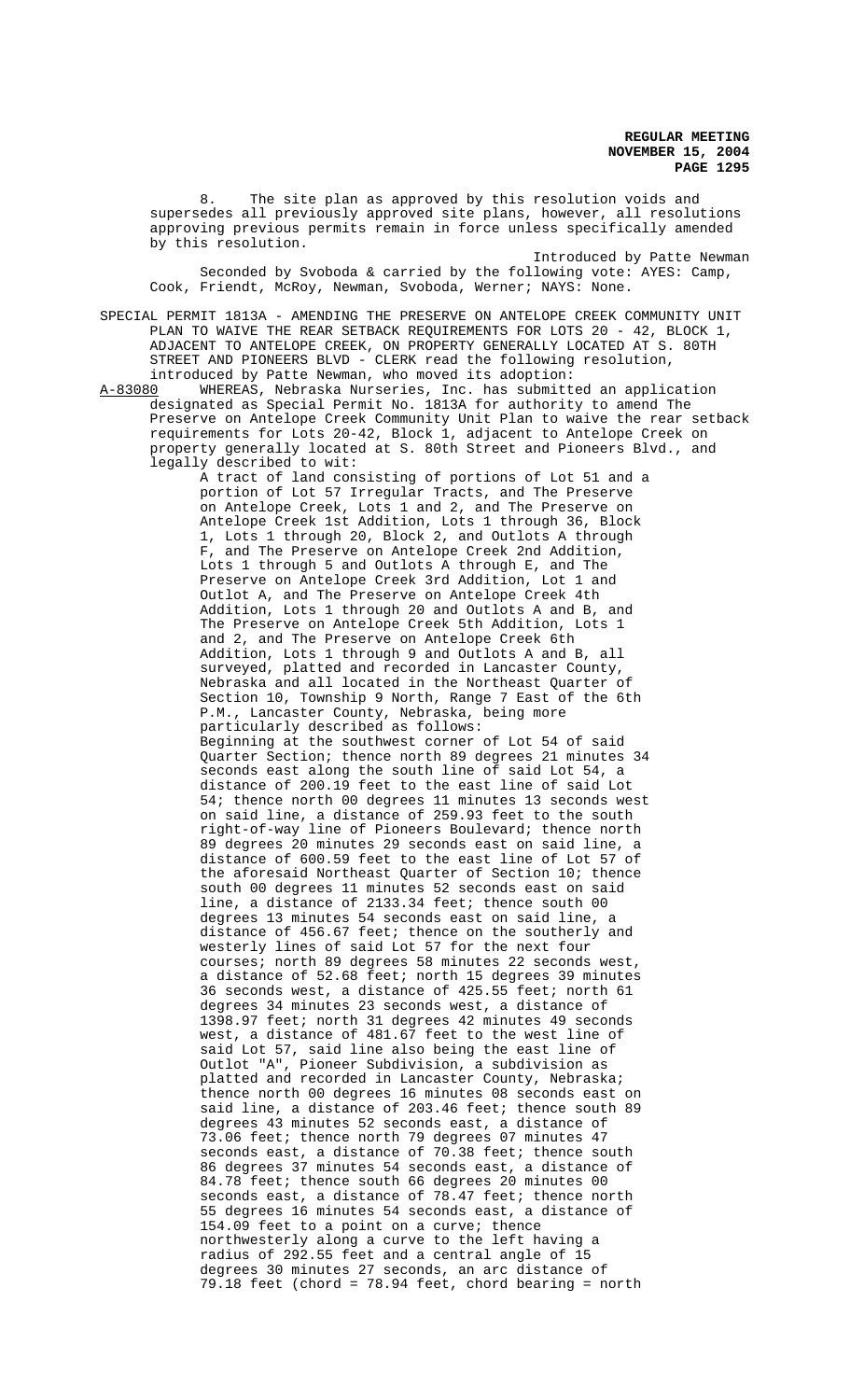49 degrees 52 minutes 30 seconds west) to a point of reverse curvature; thence northwesterly along a curve to the right having a radius of 420.40 feet and a central angle of 19 degrees 46 minutes 13 seconds, an arc distance of 145.06 feet (chord = 144.34 feet, chord bearing = north 47 degrees 44 minutes 38 seconds west) to a point of tangency; thence north 37 degrees 51 minutes 31 seconds west, a distance of 48.41 feet to a point of curvature; thence northwesterly along a curve to the left having a radius of 144.27 feet and a central angle of 52 degrees 16 minutes 35 seconds, an arc distance of  $131.63$  feet (chord = 127.11 feet, chord bearing = north 63 degrees 59 minutes 49 seconds west) to a point of tangency; thence south 89 degrees 51 minutes 54 seconds west, a distance of 16.99 feet to a point of curvature; thence northwesterly along a curve to the right having a radius of 95.82 feet and a central angle of 46 degrees 31 minutes 36 seconds, an arc distance of 77.81 feet (chord = 75.69 feet, chord bearing = north 66 degrees 52 minutes 18 seconds west) to a point of tangency; thence north 43 degrees 36 minutes 30 seconds west, a distance of 37.54 feet to the aforesaid west line of Lot 57; thence north 00 degrees 16 minutes 08 seconds east on said line, a distance of 59.13 feet; thence south 89 degrees 46 minutes 35 seconds east, a distance of 166.69 feet; thence north 66 degrees 33 minutes 19 seconds east, a distance of 289.31 feet; thence north 37 degrees 33 minutes 31 seconds east, a distance of 76.97 feet; thence north 89 degrees 48 minutes 08 seconds east, a distance of 183.77 feet; thence north 00 degrees 49 minutes 59 seconds west, a distance of 31.82 feet to a point on the south line of Lot 55 of said Quarter Section; thence north 89 degrees 21 minutes 34 seconds east along said south line of Lot 55, a distance of 176.68 feet to the point of beginning, containing 2,525,682 square feet or 57.98 acres, more or less;

WHEREAS, the real property adjacent to the area included within the site plan for this amendment to the community unit plan will not be adversely affected; and

WHEREAS, said site plan together with the terms and conditions hereinafter set forth are consistent with the intent and purpose of Title 27 of the Lincoln Municipal Code to promote the public health, safety, and general welfare.

NOW, THEREFORE, BE IT RESOLVED by the City Council of the City of Lincoln, Nebraska:

That the application of Nebraska Nurseries, Inc., hereinafter referred to as "Permittee", to amend The Preserve on Antelope Creek Community Unit Plan to waive the rear setback requirements for Lots 20- 42, Block 1, adjacent to Antelope Creek, on the property legally described above, be and the same is hereby granted under the provisions of Section 27.63.320 and Chapter 27.65 of the Lincoln Municipal Code upon condition that construction and operation of said community unit plan be in strict compliance with said application, the site plan, and the following additional express terms, conditions, and requirements:

1. This permit waives the rear setback at for Lots 20-42, Block 1, provided there is no encroachment into the 100-year floodplain for Antelope Creek as shown on the plan.

Before receiving building permits:

a. The Permittee must submit a revised and reproducible final plan with five copies.

b. The construction plans must conform to the approved plans.

4. Before occupying the dwelling units, all development and construction must be completed in conformance with the approved plans.<br>5. All privately-owed improvements must be permanently All privately-owed improvements must be permanently

maintained by the Permittee or an appropriately established homeowners association approved by the City Attorney.

6. The site plan approved by this permit shall be the basis for all interpretations of setbacks, yards, locations of buildings, location of parking and circulation elements, and similar matters.

7. The terms, conditions, and requirements of this resolution shall be binding and obligatory upon the Permittee, its successors, and assigns. The building official shall report violations to the City Council which may revoke the special permit or take such other action as may be necessary to gain compliance.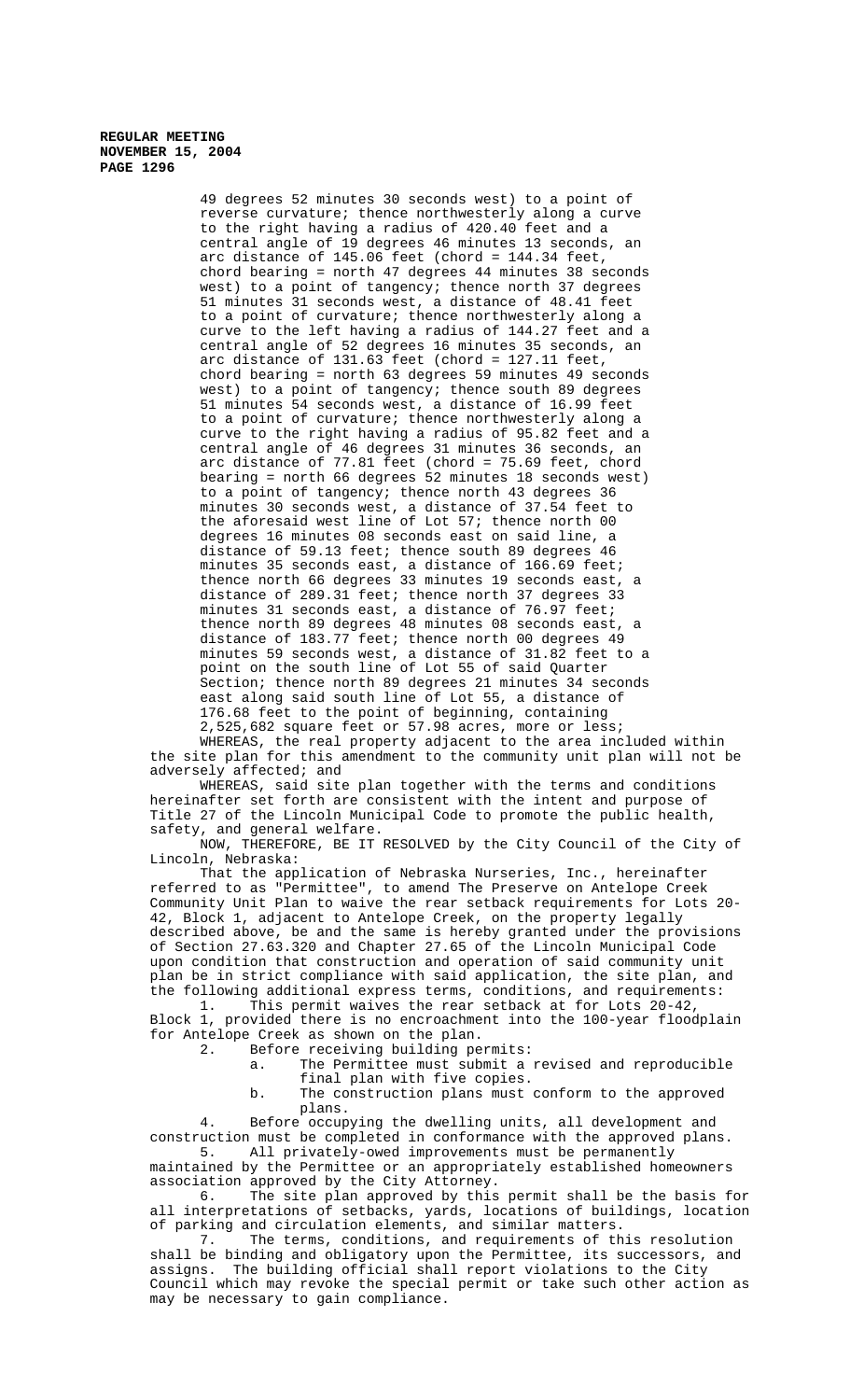8. The Permittee shall sign and return the City's letter of acceptance to the City Clerk within 30 days following approval of the special permit, provided, however, said 30-day period may be extended up to six months by administrative amendment. The City Clerk shall file a copy of the resolution approving the special permit and the letter of acceptance with the Register of Deeds, filing fees therefor to be paid in advance by the Permittee.<br>9. The site plan as

The site plan as approved with this resolution voids and supersedes all previously approved site plans, however, all resolutions approving previous permits remain in force unless specifically amended by this resolution.

Introduced by Patte Newman Seconded by Svoboda & carried by the following vote: AYES: Camp, Cook, Friendt, McRoy, Newman, Svoboda, Werner; NAYS: None.

APPROVING AN AGREEMENT BETWEEN THE CITY, LOWER PLATTE SOUTH NRD, AND THE UNIVERSITY OF NEBRASKA FOR CHANNEL STABILIZATION ON DEAD MAN'S RUN AND ITS TRIBUTARY - CLERK read the following resolution, introduced by Patte Newman, who moved its adoption:<br>A-83081 BE IT RESOLVED by the Cit

BE IT RESOLVED by the City Council of the City of Lincoln, Nebraska:

That the Agreement between the City of Lincoln, Lower Platte South NRD, and the University of Nebraska to allow cost sharing and oversight on a Lower Platte South Natural Resources District project for channel stabilization efforts on Dead Man's Run and a tributary to Dead Man's Run, generally located at N. 48th Street from Holdrege Street to Dean Man's Run, upon the terms and conditions as set forth in said Agreement, which is attached hereto marked as Attachment "A" and made a part hereof by reference, is hereby accepted and approved and the Mayor is hereby authorized to execute said Agreement on behalf of the City.

Introduced by Patte Newman Seconded by Svoboda & carried by the following vote: AYES: Camp, Cook, Friendt, McRoy, Newman, Svoboda, Werner; NAYS: None.

SETTING THE HEARING DATE OF MONDAY, DECEMBER 6, 2004 AT 1:30 P.M. FOR J J KAT INC DBA BREWSKY'S FOOD & SPIRITS FOR AN ADDITION TO THEIR LICENSED PREMISE FOR A SIDEWALK CAFÉ APPROXIMATELY 36 FEET BY 15 FEET LOCATED AT 2840 SOUTH 70TH STREET - CLERK read the following resolution, introduced by Ken Svoboda, who moved its adoption:<br>A-83082 BE IT RESOLVED by the City Counci

BE IT RESOLVED by the City Council, of the City of Lincoln, that a hearing date is hereby set for Monday, December 6, 2004, at 1:30 p.m. or as soon thereafter as possible in the City Council Chambers, County-City Building, 555 S. 10<sup>th</sup> Street, Lincoln, NE, for the Application of J J Kat Inc dba Brewsky's Food & Spirits for an Addition to their licensed premise for a sidewalk café approximately 36 feet by 15 feet located at 2840 South 70<sup>th</sup> Street.

If the Police Department is unable to complete the investigation by said time, a new hearing date will be set.

Introduced by Ken Svoboda Seconded by Cook & carried by the following vote: AYES: Camp, Cook, Friendt, McRoy, Newman, Svoboda, Werner; NAYS: None.

SETTING THE HEARING DATE OF MONDAY, DECEMBER 13, 2004, AT 10:00 A.M. ON THE BOARD OF EQUALIZATION SPECIAL ASSESSMENT GROUP I - CLERK read the

following resolution, introduced by Ken Svoboda, who moved its adoption: A-83083 BE IT RESOLVED by the City Council of the City of Lincoln, Nebraska: That the City Clerk by and she is hereby instructed to give ten days' notice by publication according to law that the City Council will at a regular meeting on the  $6<sup>th</sup>$  day of December, 2004, at 1:30 P.M., assess the improvements in the following special assessment districts:

Paving District No. 2624 - The frontage road which parallels Highway 77 from Holland Road south approximately 1, 375 feet. Water District No. 1190 - NW 6<sup>th</sup> Street from W Dawes to W Saunders.

BE IT FURTHER RESOLVED that the City Council wil sit as a Board of Equalization for the purpose of distributing said tax and equalizing said assessments of Monday, December 13, 2004, at 10:00 A.M. with adjournments from day to day until said work of equalizing such assessments are completed.

Introduced by Ken Svoboda Seconded by Cook & carried by the following vote: AYES: Camp, Cook, Friendt, McRoy, Newman, Svoboda, Werner; NAYS: None.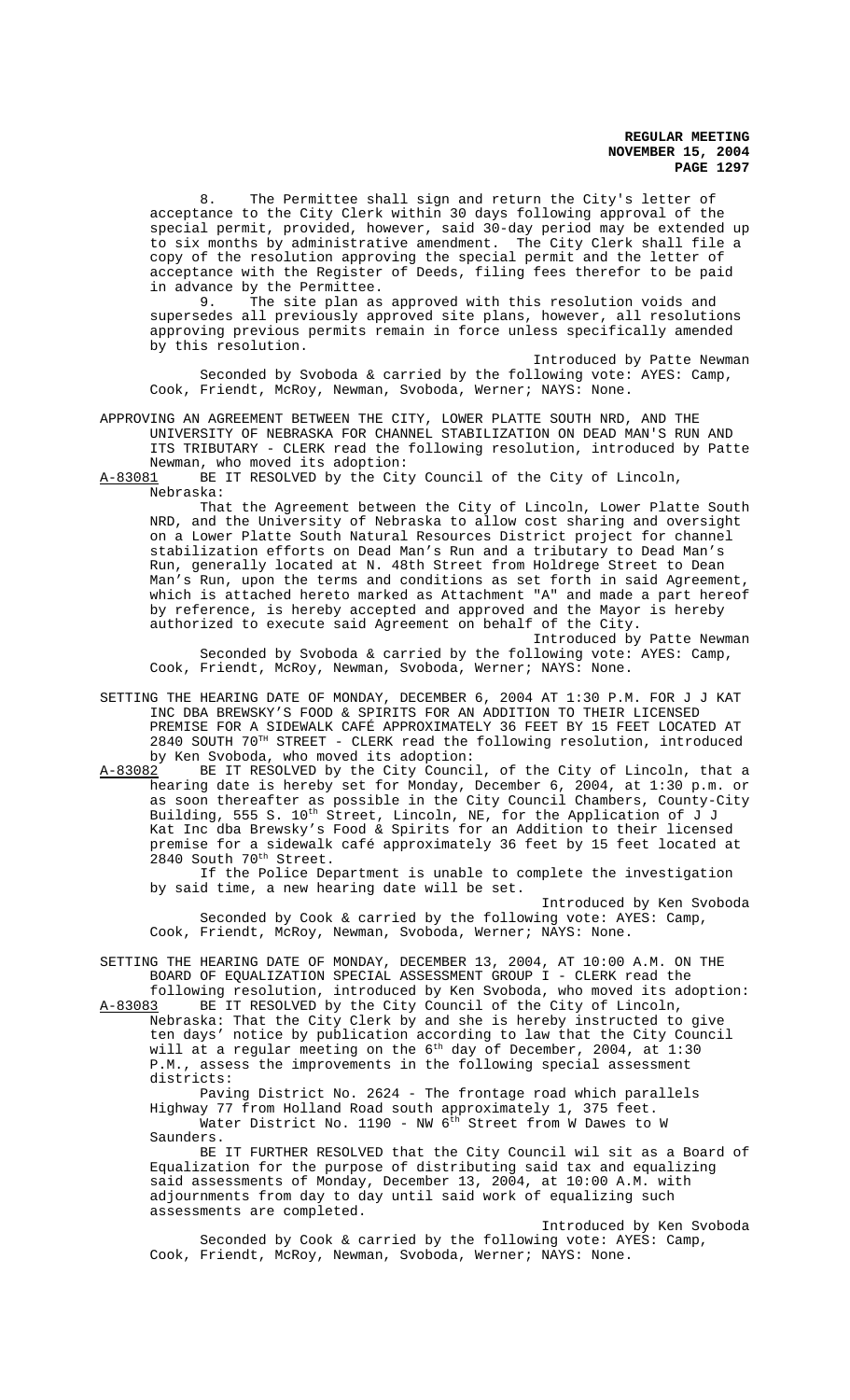SETTING THE HEARING DATE OF MONDAY, NOVEMBER 29, 2004 AT 5:30 P.M. FOR A MANAGER APPLICATION OF RENAE STROUGHTER FOR ERNIE'S FB LLC DBA ERNIE'S FAST BREAK LOCATED AT 7000 "O" STREET - CLERK read the following resolution, introduced by Ken Svoboda, who moved its adoption:

A-83084 BE IT RESOLVED by the City Council, of the City of Lincoln, that a hearing date is hereby set for Monday, November 29, 2004, at 5:30 p.m. or as soon thereafter as possible in the City Council Chambers, County-City Building, 555 S. 10<sup>th</sup> Street, Lincoln, Nebraska, for the Manager Application of Renae Stroughter for Ernie's FB LLC dba Ernie's Fast Break located at 7000 "O" Street.

If the Police Department is unable to complete the investigation by said time, a new hearing date will be set.

Introduced by Ken Svoboda Seconded by Cook & carried by the following vote: AYES: Camp, Cook, Friendt, McRoy, Newman, Svoboda, Werner; NAYS: None.

SETTING THE HEARING DATE OF MONDAY, NOVEMBER 29, 2004 AT 5:30 P.M. FOR THE APPLICATION OF GATEAU ENTERPRISES LLC DBA GREEN GATEAU CAFÉ FOR AN ADDITION TO THEIR LICENSED PREMISE FOR AN OUTDOOR CAFÉ APPROXIMATELY 33 FEET BY 10 FEET ON THE WEST SIDE OF THE BUILDING LOCATED AT 330 SOUTH  $10^{TH}$  STREET - CLERK read the following resolution, introduced by Ken Svoboda, who moved its adoption:<br>A-83085 BE IT RESOLVED by the City Cour

BE IT RESOLVED by the City Council, of the City of Lincoln, that a hearing date is hereby set for Monday, November 29, 2004, at 5:30 p.m. or as soon thereafter as possible in the City Council Chambers, County-City Building, 555 S. 10<sup>th</sup> Street, Lincoln, Nebraska, for the Application of Gateau Enterprises LLC dba Green Gateau Café for an addition to their licensed premise for an outdoor café approximately 33 feet by 10 feet on the west side of the building located at 330 South 10<sup>th</sup> Street.

If the Police Department is unable to complete the investigation by said time, a new hearing date will be set.

Introduced by Ken Svoboda Seconded by Cook & carried by the following vote: AYES: Camp, Cook, Friendt, McRoy, Newman, Svoboda, Werner; NAYS: None.

SETTING THE HEARING DATE OF MONDAY, DECEMBER 6, 2004 AT 1:30 P.M. FOR THE APPLICATION OF ALFREDO BARRERA DBA AY CHIHUAHUA FOR A LIQUOR CATERING LICENSE LOCATED AT 2050 CORNHUSKER HIGHWAY - CLERK read the following resolution, introduced by Ken Svoboda, who moved its adoption:

A-83086 BE IT RESOLVED by the City Council, of the City of Lincoln, that a hearing date is hereby set for Monday, December 6, 2004, at 1:30 p.m. or as soon thereafter as possible in the City Council Chambers, County-City Building, 555 S. 10<sup>th</sup> Street, Lincoln, Nebraska, for the Application of Alfredo Barrera dba Ay Chihuahua for a liquor catering license located at 2050 Cornhusker Highway.

If the Police Department is unable to complete the investigation by said time, a new hearing date will be set.

Introduced by Ken Svoboda Seconded by Cook & carried by the following vote: AYES: Camp, Cook, Friendt, McRoy, Newman, Svoboda, Werner; NAYS: None.

SETTING THE HEARING DATE OF MONDAY, DECEMBER 6, 2004 AT 1:30 P.M. FOR A MANAGER APPLICATION OF JEFFRE J. MANN FOR PINELAKE II LLC DBA THE C-STATION LOCATED AT 1401 PINE LAKE ROAD - CLERK read the following resolution, introduced by Ken Svoboda, who moved its adoption:

A-83087 BE IT RESOLVED by the City Council, of the City of Lincoln, that a hearing date is hereby set for Monday, December 6, 2004, at 1:30 p.m. or as soon thereafter as possible in the City Council Chambers, County-City Building, 555 S. 10<sup>th</sup> Street, Lincoln, Nebraska, for he Manager Application of Jeffre J. Mann for Pinelake II LLC dba The C-Station located at 1401 Pine Lake Road. If the Police Department is unable to complete the investigation

by said time, a new hearing date will be set.

Introduced by Ken Svoboda Seconded by Cook carried by the following vote: AYES: Camp, Cook, Friendt, McRoy, Newman, Svoboda, Werner; NAYS: None.

# **PETITIONS & COMMUNICATIONS**

THE FOLLOWING WERE REFERRED TO THE PLANNING DEPARTMENT: Special Permit No. 228K - Application submitted by Lloyd and Donna Hinkley, for Capitol Beach West Community Unit Plan, to amend the front yard setback on property located at 302 W. Lakeshore Drive. Special Permit No. 04060 - Application submitted by Cheryl Dubas, dba Little Munchkinland, for an early childhood care facility, with request to waive the requirement to be located on an arterial street on property located at N. 24<sup>th</sup> Street and Superior Street.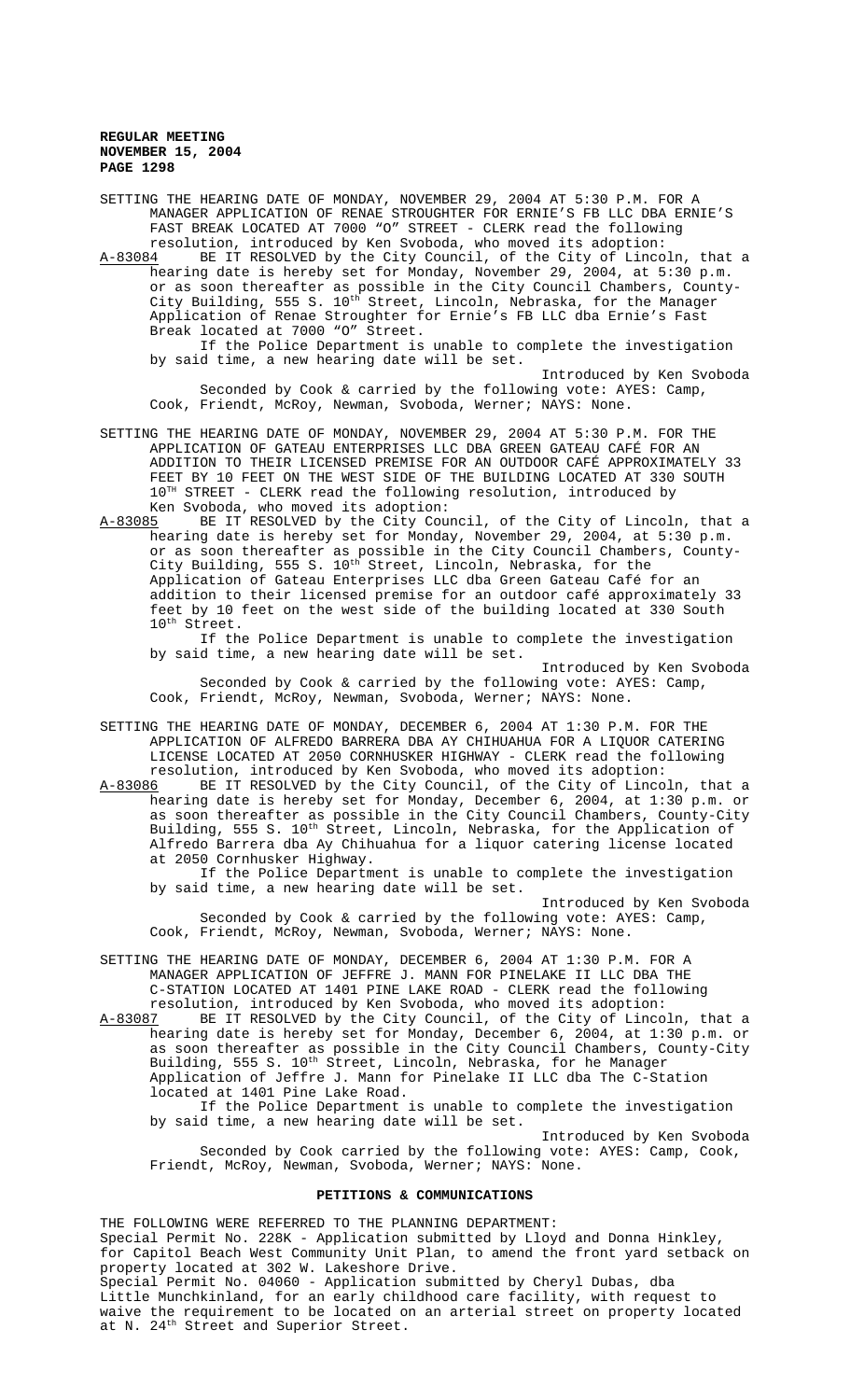### **REPORTS OF CITY OFFICERS**

CLERK'S LETTER AND MAYOR'S APPROVAL OF ORDINANCES AND RESOLUTIONS PASSED BY THE CITY COUNCIL ON NOVEMBER 8, 2004 - CLERK presented said report which was placed on file in the Office of the City Clerk. **(27-1)**

## ORDINANCES - 1<sup>st</sup> READING & ASSOCIATED RESOLUTIONS

(Resolutions listed hereunder advance to Public Hearing on 11/29/04)

- APPROVING A TRANSFER OF APPROPRIATIONS AND CASH BETWEEN CERTAIN CAPITAL IMPROVEMENT PROJECTS WITHIN THE SANITARY SEWER CONSTRUCTION FUND, WATER CONSTRUCTION FUND, LANDFILL REVENUE FUND, AND STREET CONSTRUCTION/ VEHICLE TAX FUNDS, WITHIN THE PUBLIC WORKS & UTILITIES DEPARTMENT - CLERK read an ordinance, introduced by Ken Svoboda, vacating the south 6.5 feet of P Street right-of-way adjacent to the former Salvation Army building at  $8^{\text{th}}$  and P Streets and the west 15.5 feet of N.  $8^{\text{th}}$  Street adjacent to the same building complex, and retaining title thereto in the City of Lincoln, Lancaster County, Nebraska, the first time.
- VACATION 04011 VACATING THE SOUTH 6.5 FEET OF THE P STREET RIGHT-OF-WAY ADJACENT TO THE FORMER SALVATION ARMY BUILDING AT 8TH AND P STREET AND THE WEST 15.5 FEET OF N. 8TH STREET ADJACENT TO THE SAME BUILDING COMPLEX - CLERK read an ordinance, introduced by Ken Svoboda, approving the transfer of unspent and unencumbered appropriations and cash (if any) between certain capital improvement projects within the Sanitary Sewer Construction Fund, Water Construction Fund, Landfill Revenue Fund, and Street Construction/Vehicle Tax Funds, within the Public Works & Utilities Department, the firs time.

# ORDINANCES - 3<sup>RD</sup> READING

VACATION NO. 03023 - VACATING THE NORTH 10 FEET OF Q STREET RIGHT-OF-WAY ADJACENT TO LOTS 7, 8, AND 9, BLOCK 30, ORIGINAL PLAT OF LINCOLN, GENERALLY LOCATED AT 8TH AND Q STREETS - PRIOR to reading: NEWMAN Moved to delay action to 11/29/04.

Seconded by Cook & carried by the following vote: AYES: Camp, Cook, McRoy, Newman; NAYS: Friendt, Svoboda, Werner.

- CHANGE OF ZONE 04057 APPLICATION OF HOEGEMEYER PALMER CONSTRUCTION FOR A CHANGE OF ZONE FROM AG AGRICULTURAL DISTRICT TO R-3 RESIDENTIAL DISTRICT ON PROPERTY GENERALLY LOCATED ON THE EAST SIDE OF S. 84TH STREET, SOUTH OF KATHY LANE - CLERK read an ordinance, introduced by Annette McRoy, amending the Lincoln Zoning District Maps attached to and made a part of Title 27 of the Lincoln Municipal Code, as provided by Section 27.05.020 of the Lincoln Municipal Code, by changing the boundaries of the districts established and shown thereon, the third time.
- MCROY Moved to pass the ordinance as read. Seconded by Svoboda & carried by the following vote: AYES: Camp, Cook, Friendt, McRoy, Newman, Svoboda, Werner; NAYS: None. The ordinance, being numbered **#18467**, is recorded in Ordinance Book #25.
- SPECIAL PERMIT 04042 APPLICATION OF HOEGEMEYER PALMER CONSTRUCTION TO DEVELOP LATTIMER'S ADDITION COMMUNITY UNIT PLAN FOR 13 SINGLE FAMILY DWELLING UNITS, WITH REQUESTED WAIVERS TO THE PRELIMINARY PLAT PROCESS
- AND THE RECREATION PLAN REQUIREMENT, ON PROPERTY GENERALLY LOCATED ON THE EAST SIDE OF S. 84TH STREET, SOUTH OF KATHY LANE - PRIOR to reading: COOK Made motion to amend number 1 to Bill No. 04R-290 in the following manner: on page 3, between lines 6 and 7, insert a new condition number 6 to read as follows: 6. The Permittee shall relinquish access from Pinehill Lane to 84th Street at such time as Pinehill Lane is extended to the east to intersect Rentfro Drive. Upon relinquishment of such access by Permittee the City may, at City's cost, make the physical changes necessary to close the intersection of Pinehill Lane and  $84$ <sup>th</sup> Street. Also, renumber subsequent conditions accordingly. Seconded by Friendt & carried by the following vote: AYES: Camp,

Cook, Friendt, McRoy, Newman, Svoboda, Werner; NAYS: None.

CLERK Read the following resolution, introduced by Annette McRoy, who moved its adoption:<br>A-83088 WHEREAS, Hoeg

WHEREAS, Hoegemeyer Palmer Construction has submitted an application designated as Special Permit No. 04042 for authority to construct Lattimer's Addition Community Unit Plan consisting of 12 single family dwelling units, with requested waivers to waive the preliminary plat process and to waive the requirement that recreational facilities be provided, on property located on the east side of S. 84th Street, south of Kathy Lane, and legally described to wit: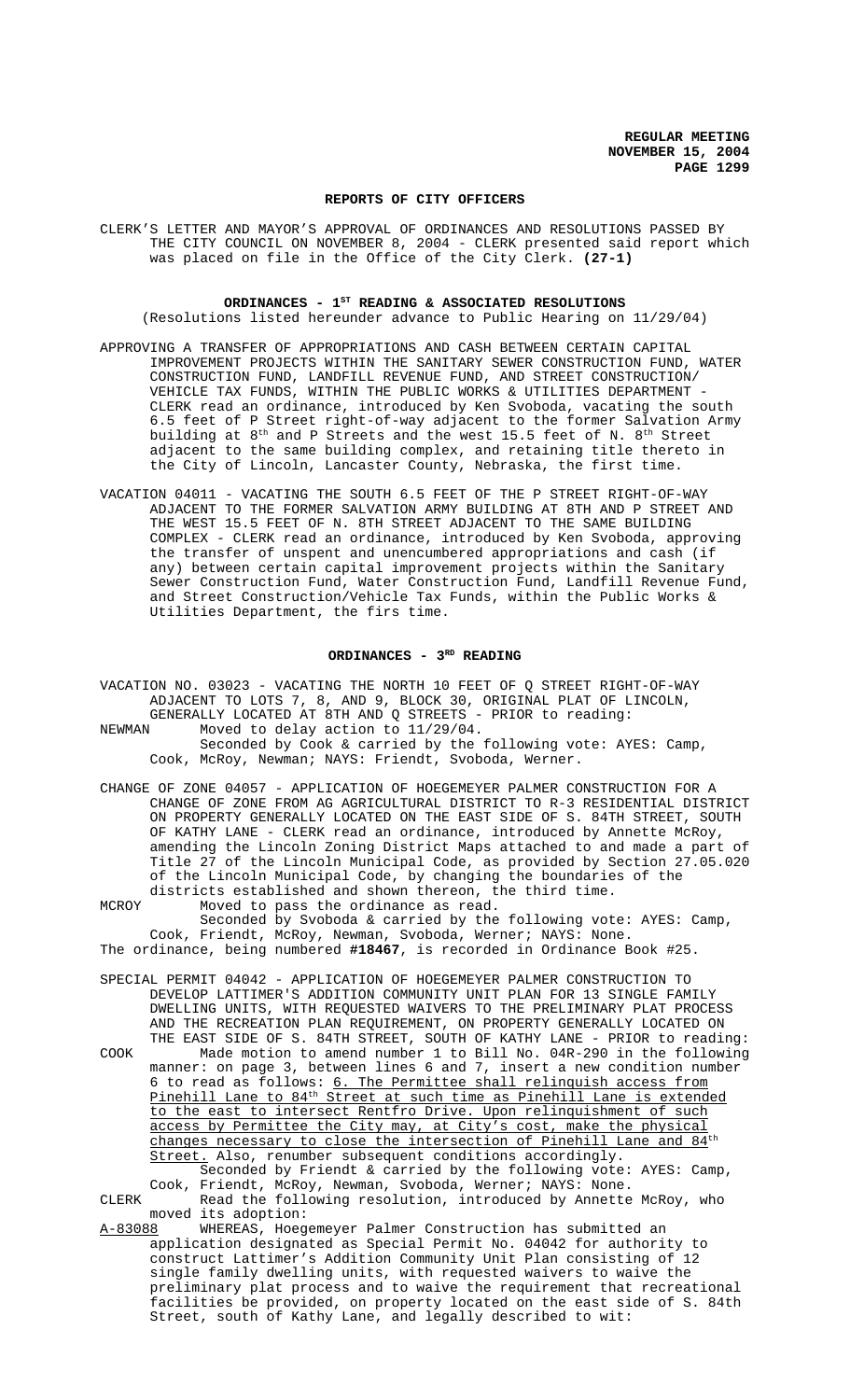Lot 71, Irregular Tract in the Northwest Quarter of Section 11, Township 9 North, Range 7 East of the 6th P.M., Lancaster County, Nebraska;

WHEREAS, the real property adjacent to the area included within the site plan for this community unit plan will not be adversely affected; and

WHEREAS, said site plan together with the terms and conditions hereinafter set forth are consistent with the intent and purpose of Title 27 of the Lincoln Municipal Code to promote the public health, safety, and general welfare.

NOW, THEREFORE, BE IT RESOLVED by the City Council of the City of Lincoln, Nebraska:

That the application of Hoegemeyer Palmer Construction, hereinafter referred to as "Permittee", to construct Lattimer's Addition Community Unit Plan consisting of 12 single family dwelling units, on the property legally described above, be and the same is hereby granted under the provisions of Section 27.63.320 and Chapter 27.65 of the Lincoln Municipal Code upon condition that construction and operation of said community unit plan be in strict compliance with said application, the site plan, and the following additional express terms, conditions, and requirements:<br>1. This

This permit approves 12 lots and the following waivers to the Land Subdivision Ordinance, Zoning Code and Design Standards:

a. The requirement of Lincoln Municipal Code § 26.11.020 that a preliminary plat is required for all subdivisions is waived, except that this waiver of the preliminary plat shall only be effective for a period of ten years from the date of the this approval, and shall be of no force or effect thereafter. This waiver is further subject to the requirement that if any final plat on all or a portion of the approved community unit plan is submitted five years or more after the effective date of the community unit plan, the City may require that a new community unit plan be submitted, pursuant to all the provisions of Section 26.31.015. A new community unit plan may be required A new community unit plan may be required if the subdivision ordinance, the design standards, or the required improvements have been amended by the city; and as a result, the community unit plan as originally approved does not comply with the amended rules and regulations.

- b. The requirement of Section 1.3 of the Design Standards for Community Plans that adequate and appropriate recreational facilities be provided in the common open area is waived as there is no common open area within this development and the lot sizes are comparable to typical single-family homes not located within a community unit plan.
- 2. Before receiving building permits:
	- a. The Permittee must submit an acceptable, revised and reproducible final plan including five copies. b. The construction plans must conform to the approved
	- plans. c. Final plats within the area of this community unit
	- plan must be approved by the City.

3. Before occupying the dwelling units all development and construction must be completed in conformance with the approved plans. 4. All privately-owned improvements must be permanently

maintained by the Permittee or an appropriately established homeowners association approved the City Attorney.<br>5. The site plan approved by t

The site plan approved by this permit shall be the basis for all interpretations of setbacks, yards, locations of buildings, location of parking and circulation elements, and similar matters.<br><u>6.</u> The Permittee shall relinquish access from Pi

6. The Permittee shall relinquish access from Pinehill Lane to 84<sup>th</sup> Street at such time as Pinehill Lane is extended to the east to intersect Rentfro Drive. Upon relinquishment of such access by Permittee the City may, at City's cost, make the physical changes necessary to close the intersection of Pinehill Lane and 84<sup>th</sup> Street.

7. The terms, conditions, and requirements of this resolution shall be binding and obligatory upon the Permittee, its successors, and assigns. The building official shall report violations to the City Council which may revoke the special permit or take such other action as may be necessary to gain compliance.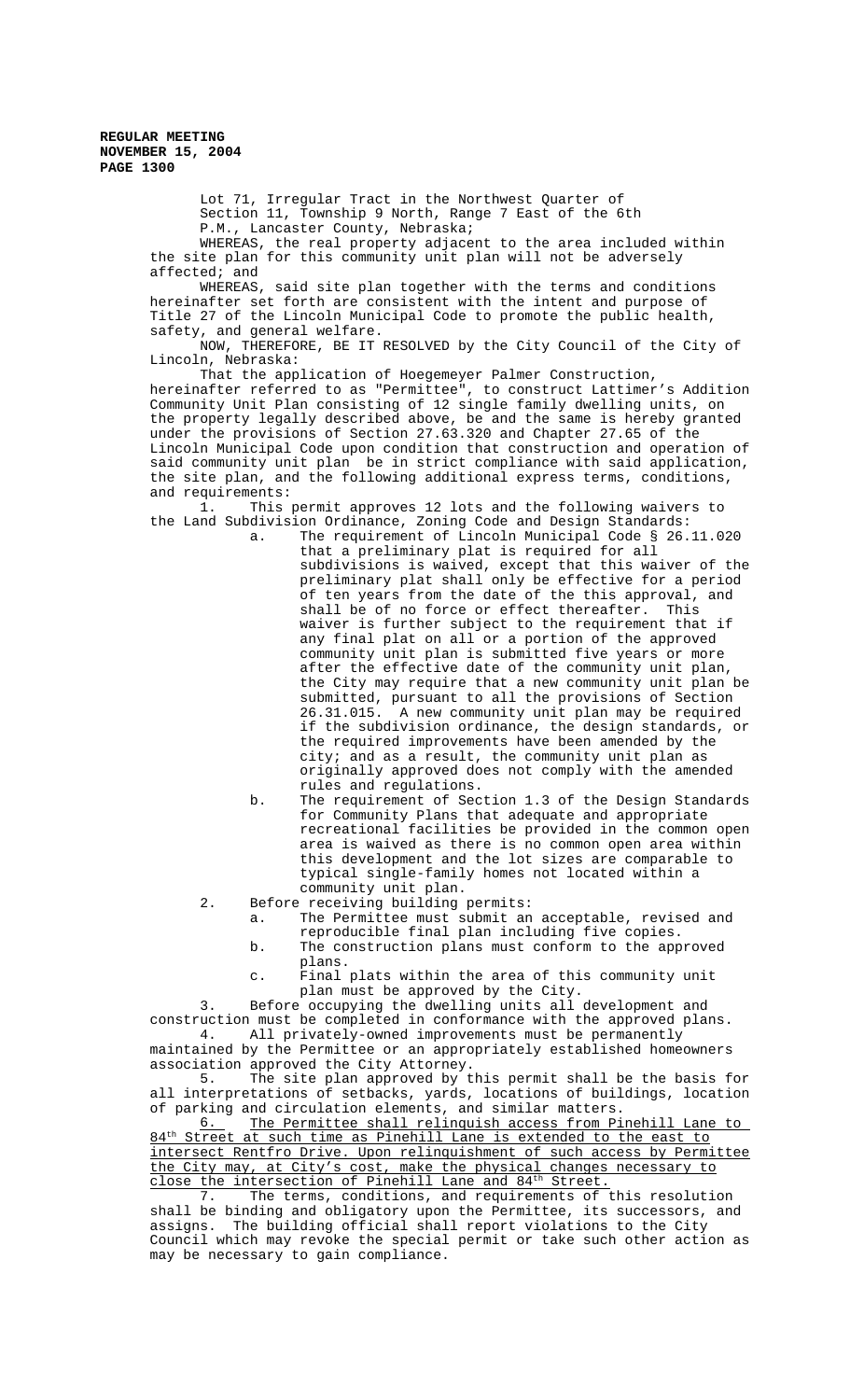8. The Permittee shall sign and return the City's letter of acceptance to the City Clerk within 30 days following approval of the special permit, provided, however, said 30-day period may be extended up to six months by administrative amendment. The City Clerk shall file a copy of the resolution approving the special permit and the letter of acceptance with the Register of Deeds, filing fees therefor to be paid in advance by the Permittee.

Introduced by Annette McRoy Seconded by Svoboda & carried by the following vote: AYES: Camp, Cook, Friendt, McRoy, Newman, Svoboda, Werner; NAYS: None.

AMENDING THE PAY SCHEDULES OF EMPLOYEES WHOSE CLASSIFICATIONS ARE ASSIGNED TO THE PAY RANGE WHICH IS PREFIXED BY THE LETTER "M" BY CREATING THE JOB CLASSIFICATION OF "UTILITIES SECURITY MANAGER" - CLERK read an ordinance, introduced by Annette McRoy, amending Section 1 of Ordinance No. 18418 relating to the pay schedules of employees whose classifications are assigned to the pay range which is prefixed by the letter "M" by creating the job classification of "Utilities Security Manager", the third time.

MCROY Moved to pass the ordinance as read. Seconded by Svoboda & carried by the following vote: AYES: Camp, Cook, Friendt, McRoy, Newman, Svoboda, Werner; NAYS: None. The ordinance, being numbered **#18468**, is recorded in Ordinance Book #25.

AMENDING THE PAY SCHEDULES OF EMPLOYEES WHOSE CLASSIFICATIONS ARE ASSIGNED TO THE PAY RANGE WHICH IS PREFIXED BY THE LETTER "A" BY CHANGING THE JOB CLASSIFICATION TITLE "ASSISTANT SUPERINTENDENT OF EQUIPMENT MANAGEMENT" TO "ASSISTANT SUPERINTENDENT OF FLEET SERVICES" AND "SUPERINTENDENT OF EQUIPMENT MANAGEMENT" TO "SUPERINTENDENT OF FLEET SERVICES"; AND AMENDING THE PAY SCHEDULES OF EMPLOYEES WHOSE CLASSIFICATIONS ARE ASSIGNED TO THE PAY RANGE WHICH IS PREFIXED BY THE LETTER "C" BY CREATING THE JOB CLASSIFICATION OF "VISITOR SERVICES COORDINATOR" AND DELETING THE JOB CLASSIFICATION OF "METER READER III" - CLERK read an ordinance, introduced by Annette McRoy, amending Section 1 of Ordinance NO. 18412 relating to the pay schedules of employees whose schedules of employees whose classifications are assigned to the pay range which is prefixed by the letter "A" by changing the job classification title of "Assistant Superintendent of Equipment Management" to "Assistant Superintendent of Fleet Services" and "Superintendent of Equipment Management" to Superintendent of Fleet Services" and amending Section 3 of Ordinance No. 18412 relating to the pay schedules of employees whose classifications are assigned to the pay range which is prefixed by the letter "C" by creating the job classification of "Visitor Services Coordinator" and deleting the job classification of "Meter Reader III", the third time.

MCROY Moved to pass the ordinance as read. Seconded by Svoboda & carried by the following vote: AYES: Camp, Cook, Friendt, McRoy, Newman, Svoboda, Werner; NAYS: None. The ordinance, being numbered **#18469**, is recorded in Ordinance Book #25.

### **MISCELLANEOUS BUSINESS**

#### **PENDING -**

CAMP Moved to extend the Pending List to November 29, 2004. Seconded by Cook & carried by the following vote: AYES: Camp, Cook, Friendt, McRoy, Newman. Svoboda, Werner; NAYS: None.

### **UPCOMING RESOLUTIONS -**

CAMP Moved to approve the resolutions to have Public Hearing on November 29, 2004. Seconded by Cook & carried by the following vote: AYES: Camp, Cook, Friendt, McRoy, Newman, Svoboda, Werner; NAYS: None.